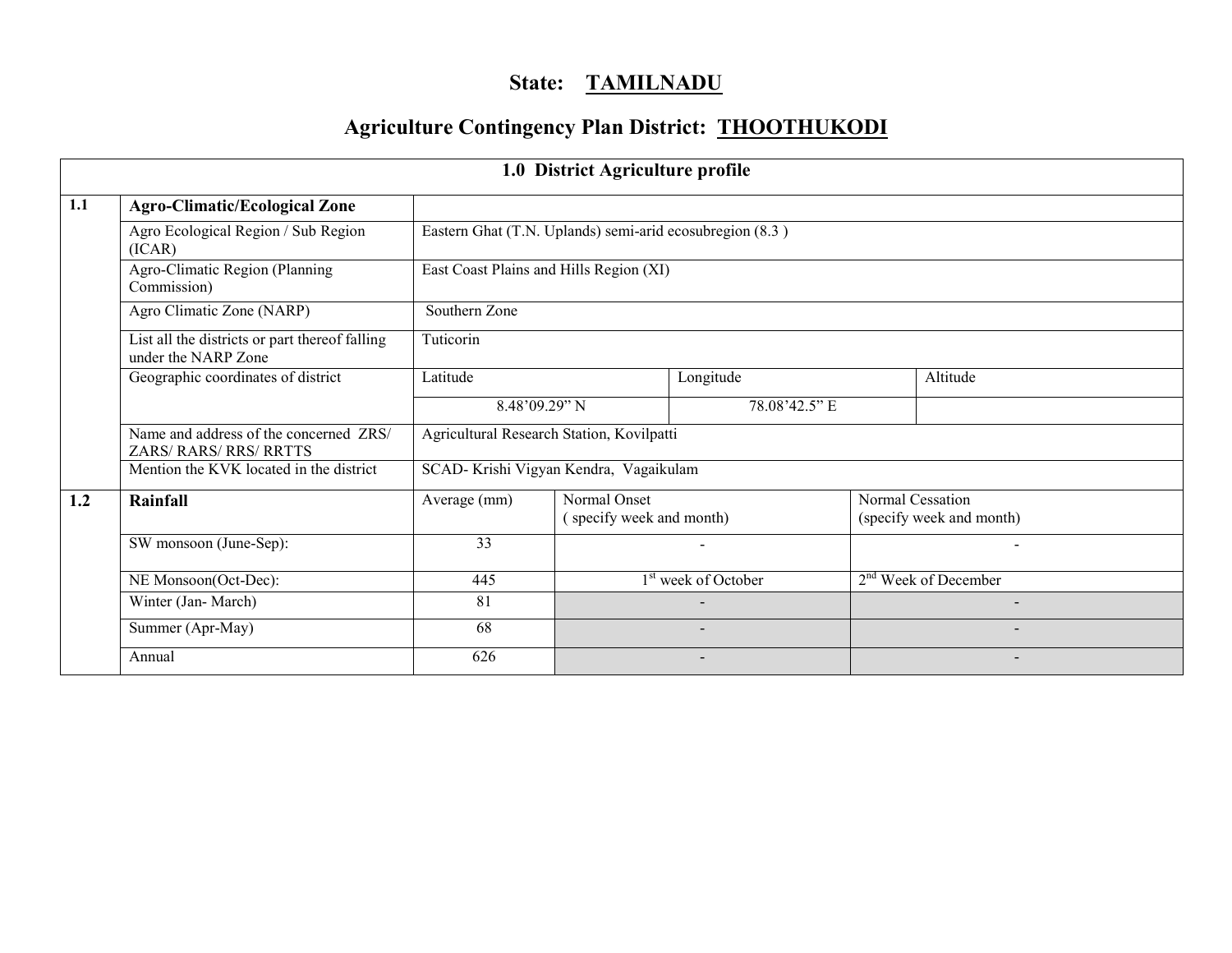| 1.3 | <b>Land</b> use                                   | Geographical area | Forest             | Land under                         | Permanent          | Cultivable          | Land under                               | Barren and                     | Current            | Other fallows       |
|-----|---------------------------------------------------|-------------------|--------------------|------------------------------------|--------------------|---------------------|------------------------------------------|--------------------------------|--------------------|---------------------|
|     | pattern of the<br>district (latest<br>statistics) |                   | area<br>(%)        | non-<br>agricultural use<br>$(\%)$ | pastures<br>$(\%)$ | wasteland<br>$(\%)$ | Misc. tree<br>crops and<br>groves<br>(%) | uncultivable<br>land<br>$(\%)$ | Fallows<br>$(\%)$  | (%)                 |
|     | Area $(000'$ ha)                                  | 470.7             | 11.0<br>$(2.34\%)$ | 76.3<br>$(16.22\%)$                | 5.1<br>$(1.09\%)$  | 53.9<br>$(11.46\%)$ | 39.4<br>$(8.38\%)$                       | 19.8<br>$(4.22\%)$             | 14.3<br>$(3.05\%)$ | 74.9<br>$(15.91\%)$ |

| 1.4 | <b>Major Soils</b>          | Area $(000'$ ha) | Percent $(\%)$ of total         |  |
|-----|-----------------------------|------------------|---------------------------------|--|
|     |                             |                  |                                 |  |
|     | Deep black soils            | 209.6            | 45.7                            |  |
|     | Very deep black soils       | 88.7             | 19.3                            |  |
|     | Moderately deep black soils | 35.2             | $\overline{ }$<br>$\frac{1}{2}$ |  |
|     | Moderately deep red soils   | 30.3             | 6.6                             |  |
|     | Deep red soils              | 26.9             | $\mathcal{L}$                   |  |

| 1.5 | <b>Agricultural land use</b> |       | Cropping Intensity |
|-----|------------------------------|-------|--------------------|
|     | Net sown area                | 169.7 | 104.0              |
|     |                              |       |                    |
|     | Area sown more than once     | 6.9   |                    |
|     |                              |       |                    |
|     | Gross cropped area           | 176.6 |                    |
|     |                              |       |                    |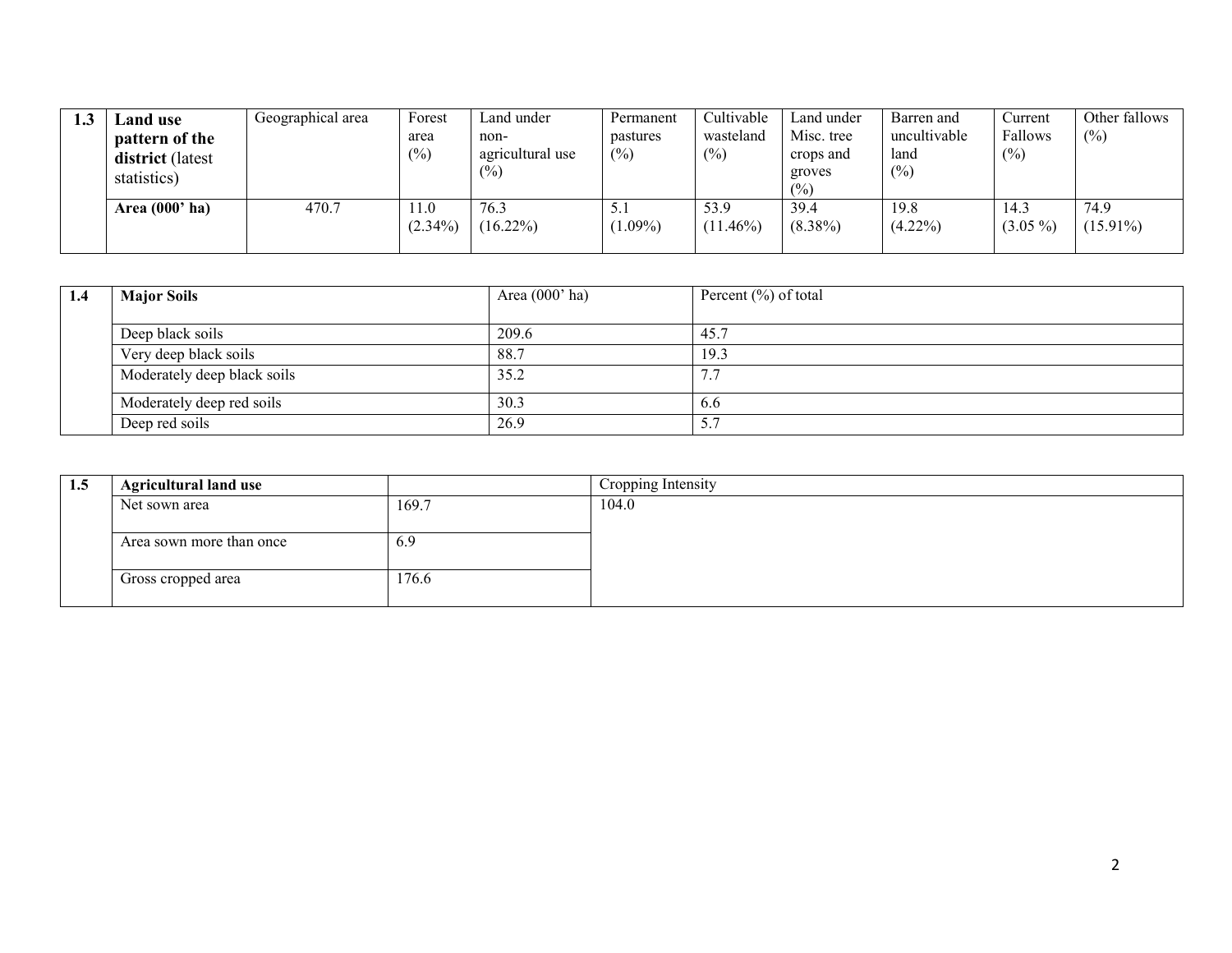| Irrigation                       | Area ('000 ha)     | Percent $(\% )$                       |                  |                                                      |  |
|----------------------------------|--------------------|---------------------------------------|------------------|------------------------------------------------------|--|
| Net irrigated area               | 40.1               | 23.70                                 |                  |                                                      |  |
| Gross irrigated area             | 46.8               | 25.44                                 |                  |                                                      |  |
| Rainfed area                     | 129.6              | 76.30                                 |                  |                                                      |  |
| <b>Sources of Irrigation</b>     | Number             | Area (' $\overline{000 \text{ ha}}$ ) |                  | Percent $(\% )$                                      |  |
| Canals                           | 4 canals           | 11.8                                  |                  | 28.4                                                 |  |
| Tanks                            | 634 tanks          | 10.1                                  |                  | 24.3                                                 |  |
| Open wells                       | 22791              |                                       |                  |                                                      |  |
| Bore wells                       | 99                 | 1.1                                   |                  | 2.7                                                  |  |
| Lift irrigation                  |                    |                                       |                  |                                                      |  |
| Other sources                    |                    |                                       |                  |                                                      |  |
| Total                            |                    | 23.4                                  |                  | 55.7                                                 |  |
| Pumpsets                         | 684                |                                       |                  |                                                      |  |
| Micro-irrigation                 | 1.047 (1047ha)     |                                       |                  |                                                      |  |
| Groundwater availability and use | No. of Blocks      | $%$ area                              | Quality of water |                                                      |  |
| Over exploited                   | 7                  | 69                                    |                  | Salinity level: 28 % good, 32% moderate and 25% poor |  |
| Critical                         |                    | 11                                    |                  | Residual Sodium Carbonate: 96% good and 4% moderate  |  |
| Semi-critical                    | 4                  | 20                                    |                  | Sodium Adsorption Ratio:93 % good and 7% moderate    |  |
| Safe                             |                    |                                       |                  |                                                      |  |
| Wastewater availability and use  | Data not available |                                       |                  |                                                      |  |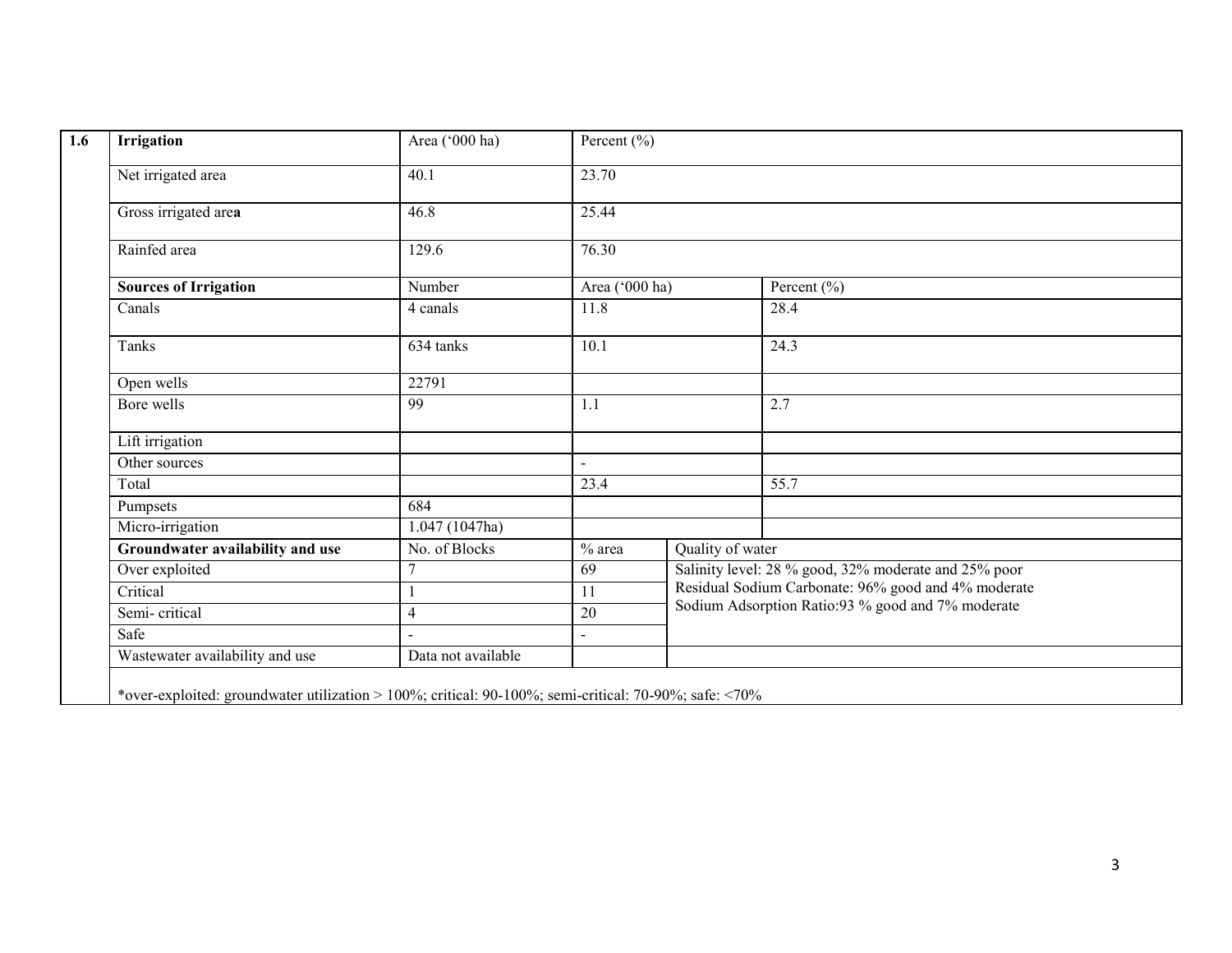### Area under major field crops & horticulture etc.

\*If break-up data (irrigated, rainfed) is not available, give total area

| 1.7 | <b>Crops</b>   |                                     |                          | Area $(000'$ ha)*        |                  |                  |                |                          |  |  |  |  |
|-----|----------------|-------------------------------------|--------------------------|--------------------------|------------------|------------------|----------------|--------------------------|--|--|--|--|
|     |                |                                     |                          | <b>Kharif</b>            |                  | Rabi             | <b>Summer</b>  | <b>Total</b>             |  |  |  |  |
|     |                | <b>Major Field Crops cultivated</b> | <b>Irrigated</b>         | Rainfed                  | <b>Irrigated</b> | Rainfed          |                |                          |  |  |  |  |
|     |                | Paddy                               | 6.0                      | $\blacksquare$           | 8.6              | $\blacksquare$   | 3.3            | 18.0                     |  |  |  |  |
|     | $\overline{c}$ | Blackgram                           | $\sim$                   | 1.3                      | 0.06             | 34.1             | $\blacksquare$ | 35.5                     |  |  |  |  |
|     | 3              | Green gram                          | 0.01                     | $\overline{\phantom{a}}$ | 0.08             | 30.4             | $\blacksquare$ | 30.5                     |  |  |  |  |
|     | 4              | Pearl millet                        | $\sim$                   | $\sim$                   | 0.1              | 11.0             | $\sim$         | 11.1                     |  |  |  |  |
|     | 5              | Maize                               | $\overline{\phantom{0}}$ | 0.04                     | 1.1              | 6.2              | $\blacksquare$ | 7.4                      |  |  |  |  |
|     | 6              | Sorghum                             | $\sim$                   | $\sim$                   | 0.1              | 7.4              | $\blacksquare$ | 7.5                      |  |  |  |  |
|     |                |                                     |                          |                          |                  |                  |                |                          |  |  |  |  |
|     |                | <b>Horticulture crops - Fruits</b>  |                          | <b>Total area</b>        | <b>Irrigated</b> |                  | Rainfed        |                          |  |  |  |  |
|     |                | Banana                              |                          | 10.2                     |                  | 10.2             |                | $\overline{\phantom{a}}$ |  |  |  |  |
|     |                |                                     |                          |                          |                  |                  |                |                          |  |  |  |  |
|     |                | Horticultural crops - Vegetables    |                          | <b>Total area</b>        |                  | <b>Irrigated</b> |                | <b>Rainfed</b>           |  |  |  |  |
|     |                | Chillies                            |                          | 15.2                     |                  | 2.5              |                | 12.7                     |  |  |  |  |
|     | 2              | Coriander                           | 4.7                      |                          |                  | $\sim$           |                | 4.7                      |  |  |  |  |
|     | 3              | Onion                               | 1.0                      |                          |                  | 0.1              | 0.9            |                          |  |  |  |  |
|     | 4              | Drumstick                           |                          | 1.6                      | 1.5              |                  | 0.5            |                          |  |  |  |  |
|     |                |                                     |                          |                          |                  |                  |                |                          |  |  |  |  |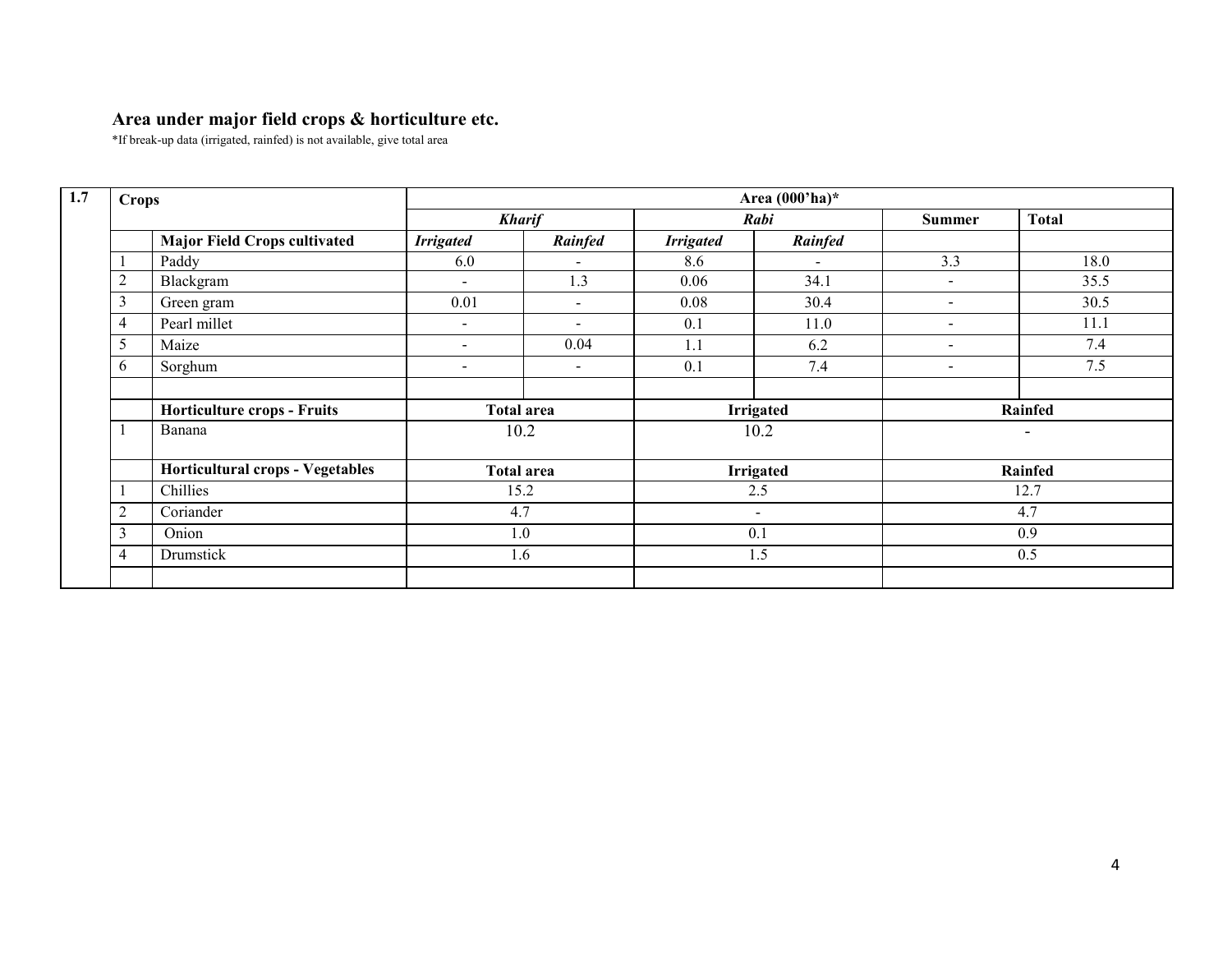| <b>Medicinal and Aromatic crops</b> | Total area        | <b>Irrigated</b> | Rainfed |  |
|-------------------------------------|-------------------|------------------|---------|--|
| Medicinal and Aromatic crops        |                   | -                |         |  |
| <b>Plantation crops</b>             | <b>Total area</b> | <b>Irrigated</b> | Rainfed |  |
| Coconut                             | 6.3               | 6374.6           | 10.1    |  |
| Palmarah                            | 3.2               | 2.5              | 3279.8  |  |
| <b>Fodder crops</b>                 | <b>Total area</b> | <b>Irrigated</b> | Rainfed |  |
| Fodder sorghum                      | 8.0               | 0.06             | 8.0     |  |
| Total fodder crop area              | 8.0               | 0.08             | 8.0     |  |
| <b>Grazing land</b>                 |                   |                  |         |  |
| Sericulture etc                     |                   | $\,$             |         |  |
| <b>Others (Specify)</b>             |                   | -                |         |  |

| 1.8  | Livestock (17 <sup>th</sup> Livestock Census)     | <b>Male ('000)</b> | Female ('000) | <b>Total ('000)</b>       |  |  |  |
|------|---------------------------------------------------|--------------------|---------------|---------------------------|--|--|--|
|      | Non descriptive Cattle (local low yielding)       | 59.3               | 242.5         | 301.8                     |  |  |  |
|      | Crossbred cattle                                  | 131.4              | 525.6         | 657.1                     |  |  |  |
|      | Non descriptive Buffaloes (local low yielding)    |                    |               | 319.1                     |  |  |  |
|      | <b>Graded Buffaloes</b>                           |                    |               |                           |  |  |  |
|      | Goat                                              |                    |               | 318.3                     |  |  |  |
|      | Sheep                                             |                    |               | 540.7                     |  |  |  |
|      | Others (Pig, dog etc.)                            |                    |               | 6.9                       |  |  |  |
|      | Commercial dairy farms (Number)                   |                    |               |                           |  |  |  |
| 1.9  | <b>Poultry (17<sup>th</sup> Livestock Census)</b> | No. of farms       |               | Total No. of birds ('000) |  |  |  |
|      | Commercial                                        |                    |               | 44.1                      |  |  |  |
|      | Backyard                                          |                    | 360.6         |                           |  |  |  |
| 1.10 | Fisheries (Data source: Chief Planning Officer)   |                    |               |                           |  |  |  |
|      | A. Capture                                        |                    |               |                           |  |  |  |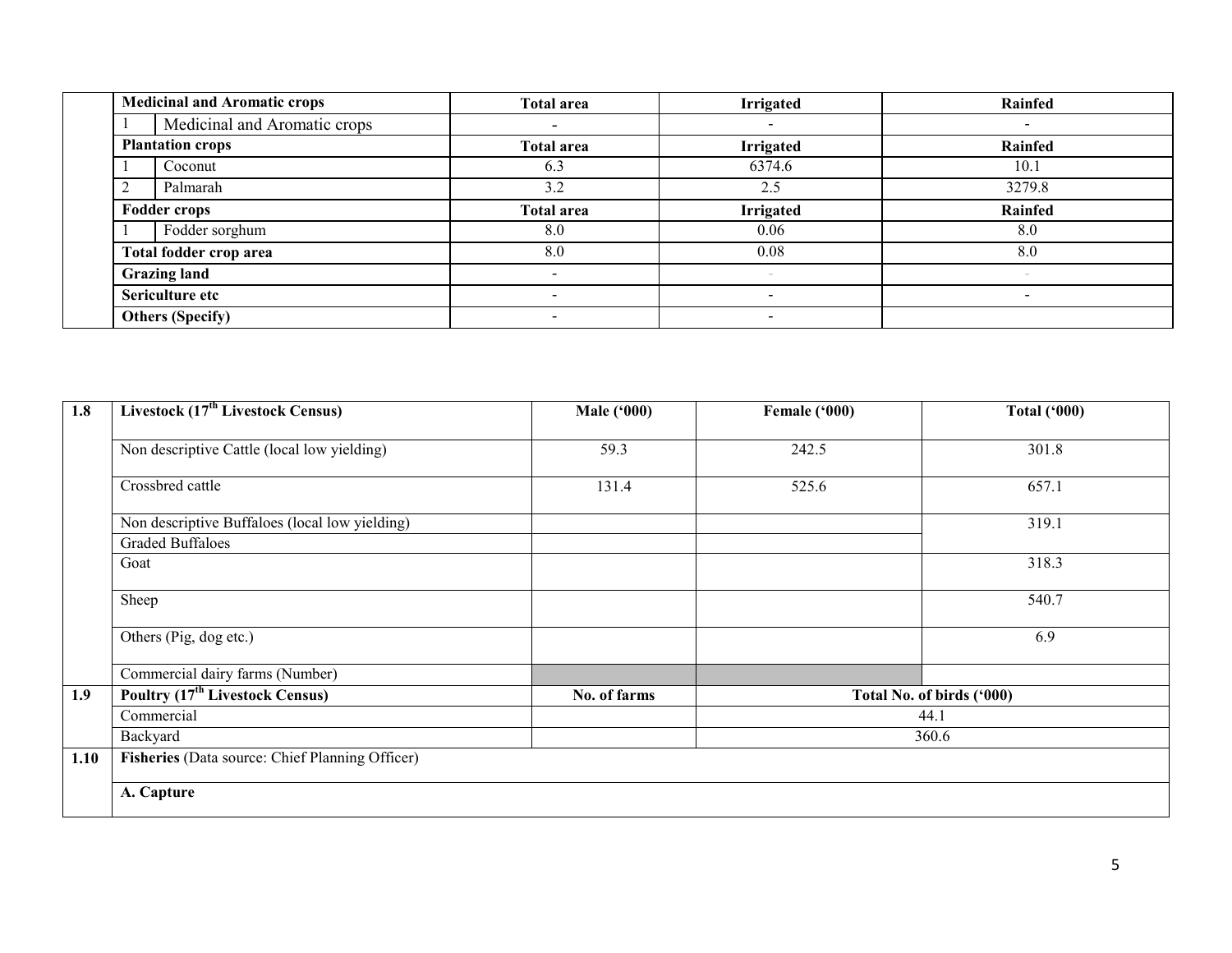| i) Marine (Data Source: Fisheries<br>Department)               | No. of fishermen | <b>Boats</b>           |                    | <b>Nets</b>                              |                                                        | <b>Storage facilities (Ice</b><br>plants etc.) |  |
|----------------------------------------------------------------|------------------|------------------------|--------------------|------------------------------------------|--------------------------------------------------------|------------------------------------------------|--|
|                                                                |                  | Mechanized             | Non-<br>mechanized | Mechanized<br>(Trawl nets,<br>Gill nets) | Non-mechanized<br>(Shore Seines,<br>Stake & trap nets) |                                                |  |
|                                                                | 69558            | 345                    | 4287               | 345                                      | $\overline{\phantom{m}}$                               | 19                                             |  |
| ii) Inland (Data Source: Fisheries                             |                  | No. Farmer owned ponds |                    | <b>No. of Reservoirs</b>                 |                                                        | No. of village tanks                           |  |
| Department)                                                    | Nil              |                        | Nil                |                                          |                                                        |                                                |  |
| <b>B.</b> Culture                                              |                  |                        |                    |                                          |                                                        |                                                |  |
|                                                                |                  | Water Spread Area (ha) |                    | Yield (t/ha)                             |                                                        | Production ('000 tons)                         |  |
| i) Brackish water (Data Source: MPEDA/Fisheries<br>Department) |                  | 400                    |                    | ---                                      |                                                        |                                                |  |
| ii) Fresh water (Data Source: Fisheries Department)            |                  | 11926                  |                    | $- - -$                                  | 1920 kg                                                |                                                |  |
| <b>Others</b>                                                  |                  |                        |                    |                                          |                                                        |                                                |  |

| 1.11       | Production and Productivity of<br>major crops (Average of last 3<br>years: 2006, 07, 08) | <b>Kharif</b>            |                              | Rabi                     |                          | <b>Summer</b>            |                          | <b>Total</b>      |                         |
|------------|------------------------------------------------------------------------------------------|--------------------------|------------------------------|--------------------------|--------------------------|--------------------------|--------------------------|-------------------|-------------------------|
|            |                                                                                          | Production<br>(1000 t)   | Productivity<br>(kg/ha)      | Production<br>(000 t)    | Productivity<br>(kg/ha)  | Production<br>(000 t)    | Productivity<br>(kg/ha)  | Production<br>(t) | Productivity<br>(kg/ha) |
|            | Paddy                                                                                    | -                        | 4127                         |                          | 4147                     | $\overline{\phantom{a}}$ | 2802                     | 73192             | 3692                    |
|            | Black gram                                                                               |                          | ۰                            |                          |                          | ۰                        |                          | 12768             | 533                     |
|            | Green gram                                                                               |                          | $\overline{\phantom{0}}$     |                          | $\overline{\phantom{0}}$ | $\overline{\phantom{a}}$ |                          | 11595             | 522                     |
|            | Pearl millet                                                                             |                          | $\qquad \qquad \blacksquare$ |                          | $\overline{\phantom{a}}$ | $\overline{\phantom{a}}$ |                          | 29988             | 3749                    |
|            | Maize                                                                                    | $\overline{\phantom{a}}$ | $\,$                         | $\overline{\phantom{0}}$ | $\overline{\phantom{a}}$ | $\sim$                   | $\overline{\phantom{a}}$ | 22498             | 3749                    |
| Othe<br>rs |                                                                                          | -                        | $\overline{\phantom{a}}$     | $\sim$ $\sim$            | $\overline{a}$           | $\overline{\phantom{a}}$ |                          |                   |                         |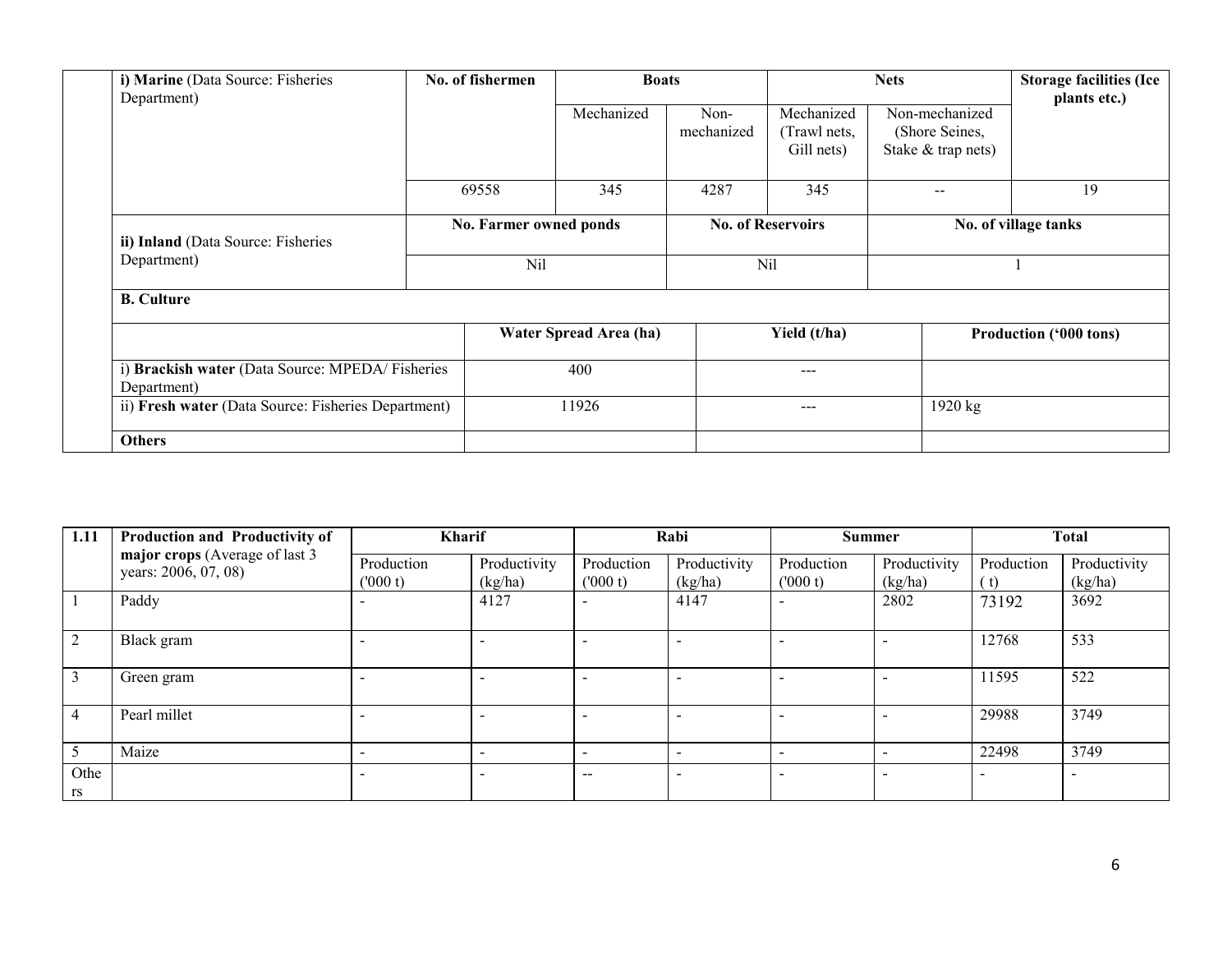| <b>Major Horticultural crops</b> |  |  |  |              |           |
|----------------------------------|--|--|--|--------------|-----------|
| Chillies                         |  |  |  | 5074         | 488       |
| Coriander                        |  |  |  | 1194         | 231       |
| Banana                           |  |  |  | 618720       | 65835     |
| Coconut                          |  |  |  | 472 (Lakh t) | 7946      |
|                                  |  |  |  |              | (Nuts/ha) |

| 1.12 | Sowing window for 5 major      | Crop 1 (specify):                                  | $Crop 2$ :                                         | Crop 3:                                                  | Crop 4:                                                         | $Crop 5$ :                                         |
|------|--------------------------------|----------------------------------------------------|----------------------------------------------------|----------------------------------------------------------|-----------------------------------------------------------------|----------------------------------------------------|
|      | crops (start and end of sowing | Paddy                                              | Blackgram                                          | Green gram                                               | Pearl millet                                                    | Maize                                              |
|      | period)                        |                                                    |                                                    |                                                          |                                                                 |                                                    |
|      | Kharif-Rainfed                 |                                                    |                                                    |                                                          |                                                                 |                                                    |
|      | Kharif-Irrigated               | week of June to $1st$<br>week of July              |                                                    |                                                          |                                                                 |                                                    |
|      | Rabi-Rainfed                   |                                                    | $4th$ week of October to $2nd$<br>week of November | $4th$ week of<br>October to $2nd$<br>week of<br>November | 4 <sup>th</sup> week of October<br>to $2nd$ week of<br>November | $4th$ week of October to<br>$2nd$ week of November |
|      | Rabi-Irrigated                 | $4th$ week of October to $3rd$<br>week of November |                                                    |                                                          |                                                                 | $4th$ week of October to<br>$2nd$ week of November |

| 1.13 | What is the major contingency the district is<br>prone to? (Tick mark and mention years if known<br>during the last 10 year period) | Regular | Occasional | None |
|------|-------------------------------------------------------------------------------------------------------------------------------------|---------|------------|------|
|      | Drought                                                                                                                             |         |            |      |
|      | Flood                                                                                                                               |         |            |      |
|      | Cyclone                                                                                                                             |         |            |      |
|      | Hail storm                                                                                                                          |         |            |      |
|      | Heat wave                                                                                                                           |         |            |      |
|      | Cold wave                                                                                                                           |         |            |      |
|      | Frost                                                                                                                               |         |            |      |
|      | Sea water inundation                                                                                                                |         |            |      |
|      | Pests and diseases (specify)                                                                                                        |         |            |      |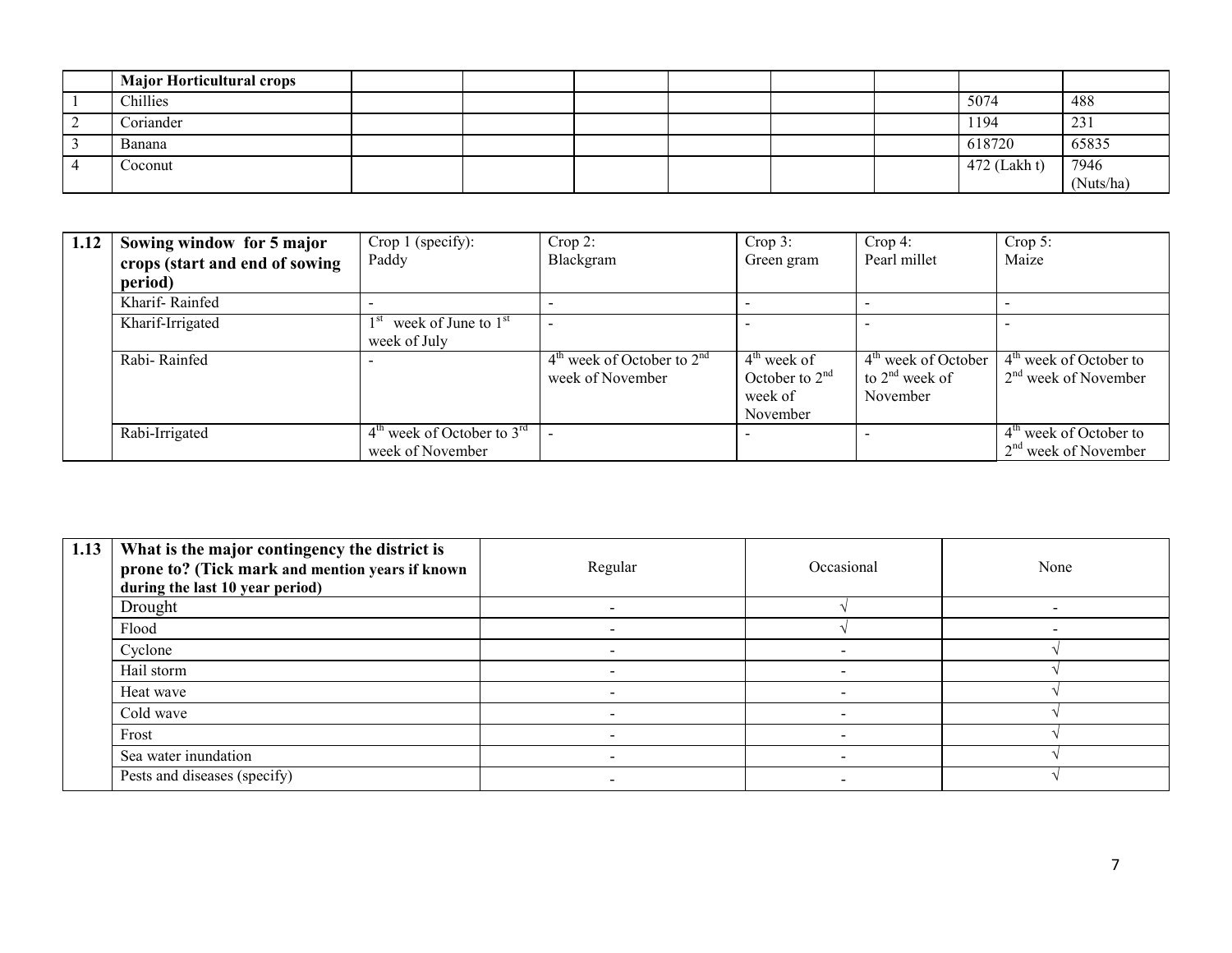| 1.14<br>Include Digital maps of the district<br>for |  | Location map of district within State as Annexure I | Enclosed: Yes |
|-----------------------------------------------------|--|-----------------------------------------------------|---------------|
|                                                     |  | Mean annual rainfall as Annexure 2                  | Enclosed: Yes |
|                                                     |  | Soil map as Annexure 3                              | Enclosed: Yes |

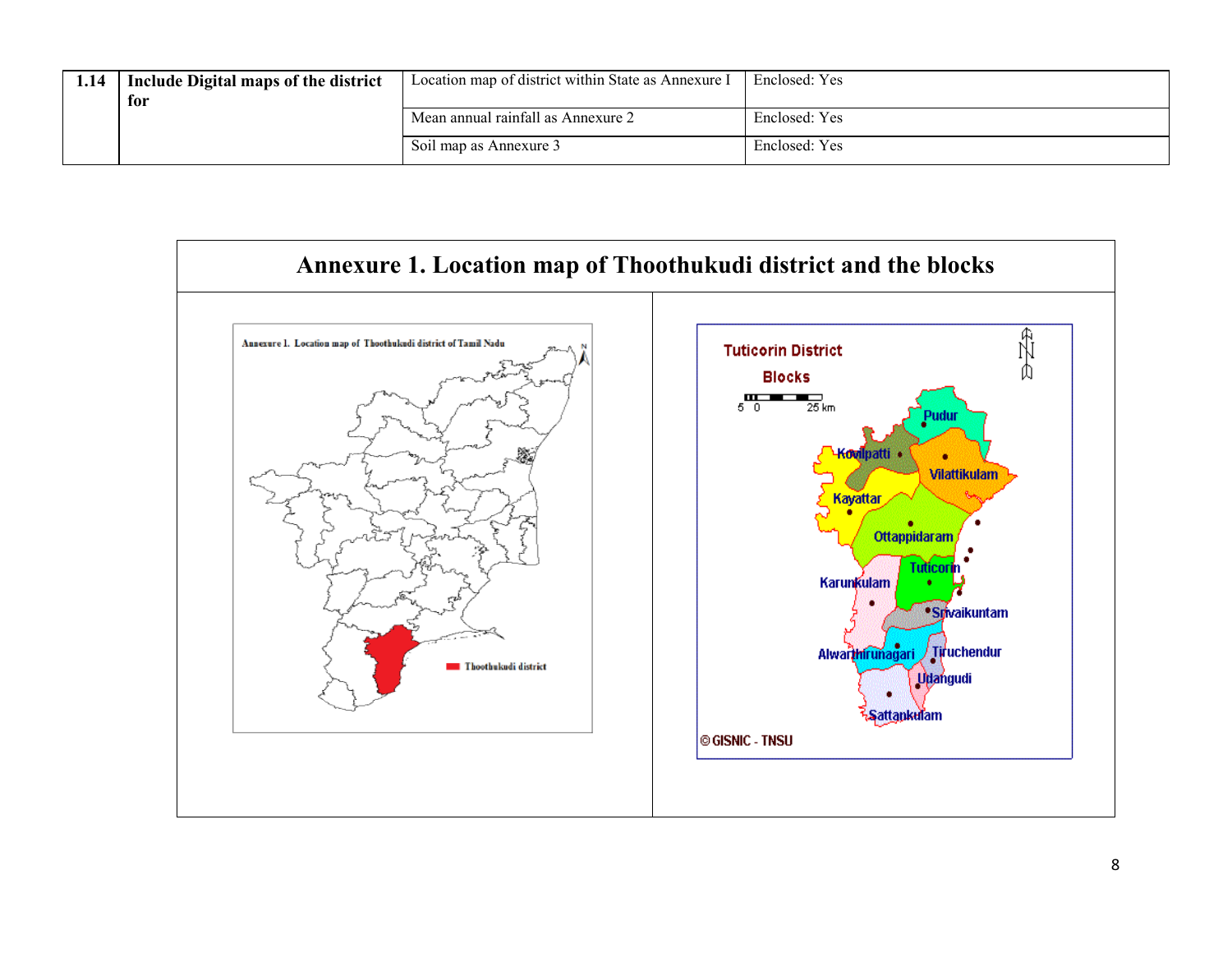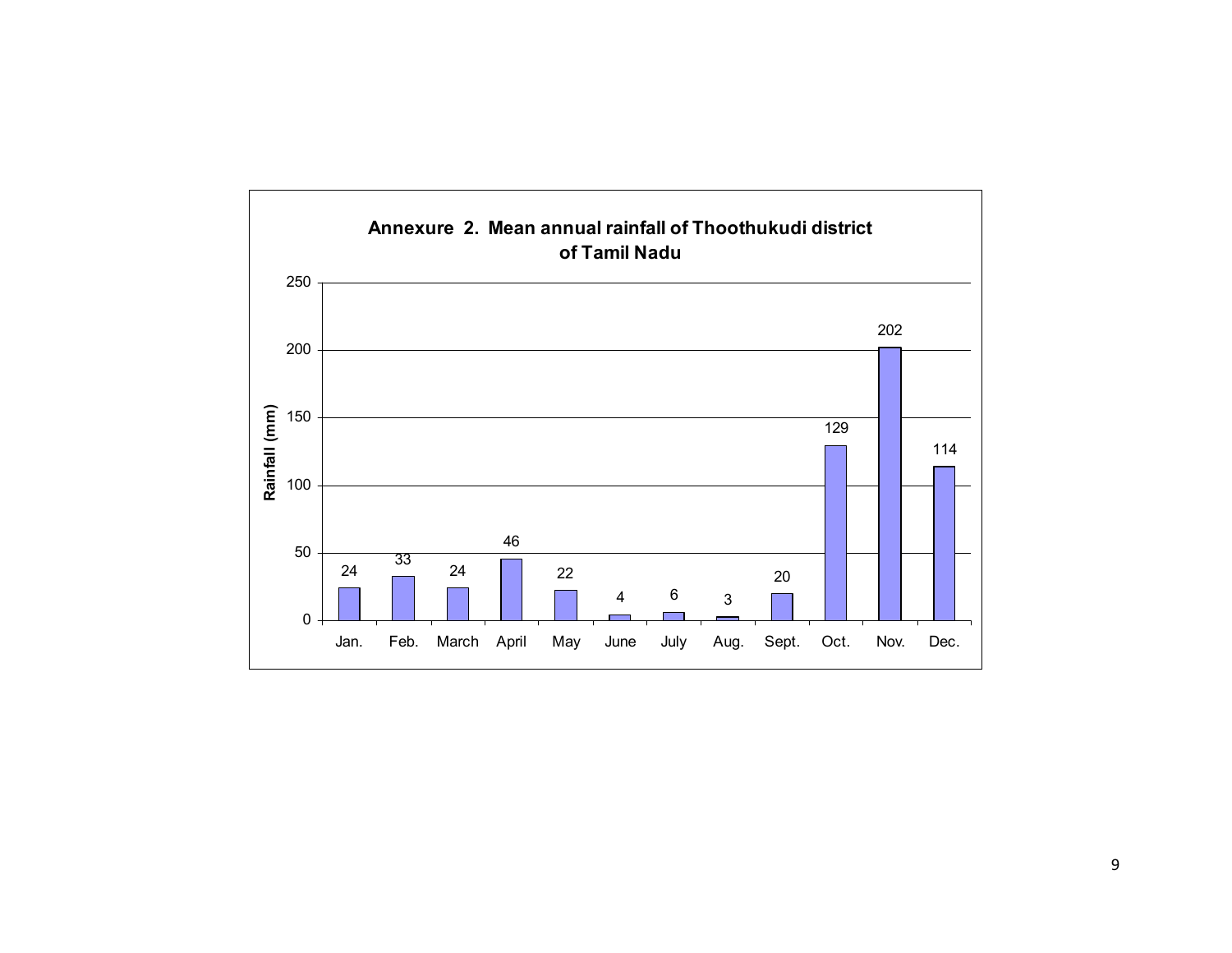## Annexure 3. Soil Map of Thoothukudi district

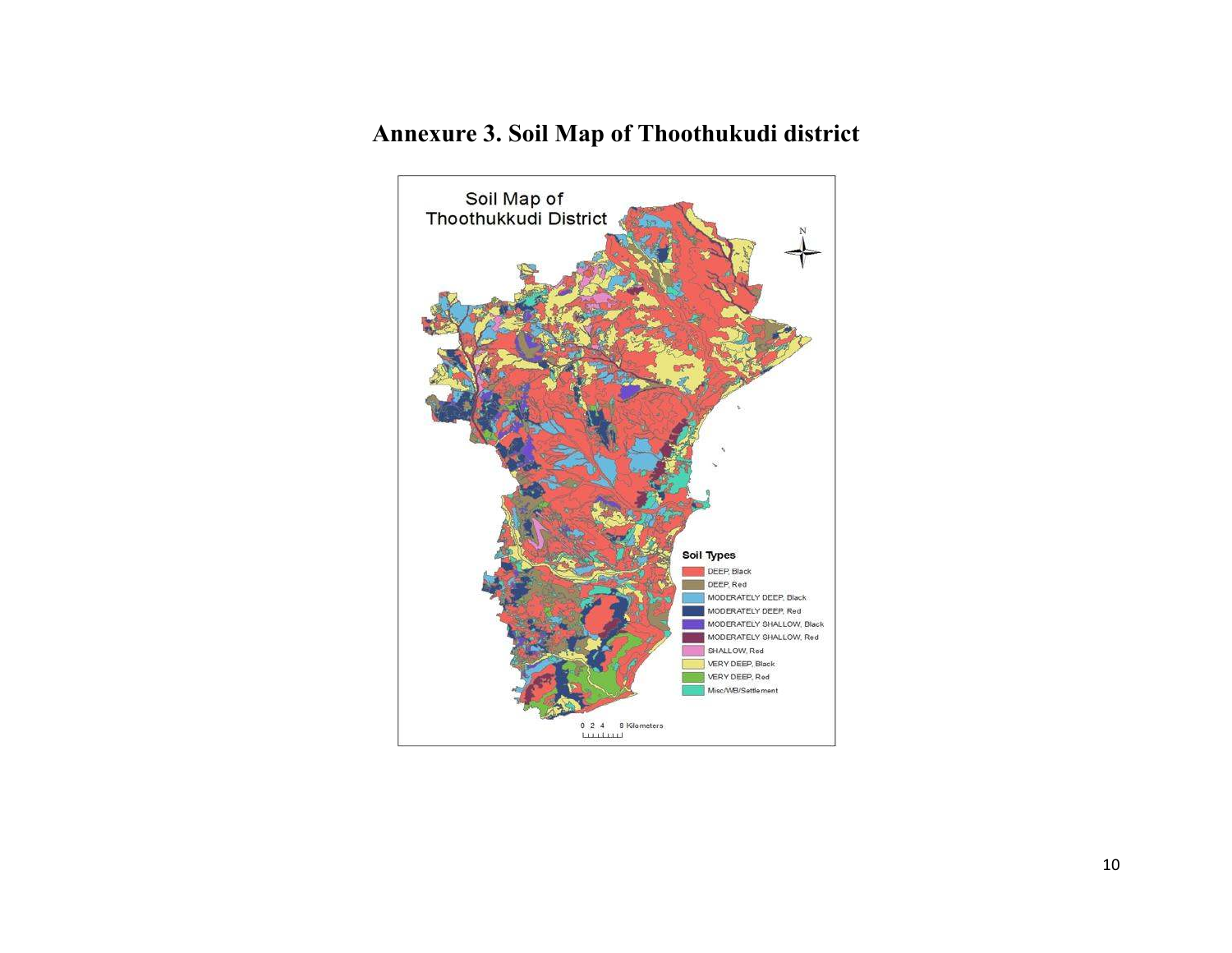## 2.0 Strategies for weather related contingencies

## 2.1 Drought

### 2.1.1 Rainfed situation

| Condition                                                   |                                                   |                                                                                                                     | <b>Suggested Contingency measures</b>                                                                                                                                                                |                                                                                                                                                                                                                              |                                     |
|-------------------------------------------------------------|---------------------------------------------------|---------------------------------------------------------------------------------------------------------------------|------------------------------------------------------------------------------------------------------------------------------------------------------------------------------------------------------|------------------------------------------------------------------------------------------------------------------------------------------------------------------------------------------------------------------------------|-------------------------------------|
| <b>Early season</b><br>drought (delayed<br>onset)           | <b>Major Farming</b><br>situation                 | <b>Normal Crop/cropping system</b>                                                                                  | Change in crop/cropping<br>system                                                                                                                                                                    | <b>Agronomic measures</b>                                                                                                                                                                                                    | <b>Remarks</b> on<br>Implementation |
| Delay by 2 weeks<br>$($ October $4^{\text{th}}$ week)       | Deep and very deep<br>black soils<br>Deep Redsoil | Black gram Green gram (VBN 4,<br>Co(6)<br>Pearlmillet<br>Maize<br>Chilles<br>Sorghum<br>Cotton<br>Sorghum + Cow pea | No change<br>No Change                                                                                                                                                                               | Mechanical sowing with<br>tractor drawn seed drill as the<br>sowing window is narrow<br>Seed hardening-(18 hrs.<br>soaking in water followed by<br>24 hrs. shade drying<br>Broad bed furrows                                 | Department of<br>Agriculture        |
| Delay by 4 weeks<br>(November<br>$2^{nd}$ week <sup>)</sup> | Deep and very deep<br>black soils                 | Black gram<br>Green gram<br>Maize<br>Chilles<br>Sorghum<br>Cotton                                                   | Sunflower (Co 4 and private<br>hybrids)<br>Pearl millet (CO 7, CO (Cu) 9,<br>X 7, ICMV 221)<br>Finger millet<br>Minor millets (Fox tail millet,<br>Little millet)<br>Coriander (PKM1)<br>Bengal gram | Mechanical sowing with<br>tractor drawn seed drill as the<br>sowing window is narrow<br>Soil test based integrated<br>nutrient management<br>Seed hardening-(18 hrs.<br>soaking in water followed by<br>24 hrs. shade drying |                                     |
|                                                             | Deep Red soil                                     | Sorghum $+$ Cow pea                                                                                                 | Sunflower (Co 4 and private<br>hybrids)<br>Pearl millet (CO 7, CO (Cu) 9,<br>X 7, ICMV 221)                                                                                                          | Broad bed furrows<br>10% excess seed rate                                                                                                                                                                                    |                                     |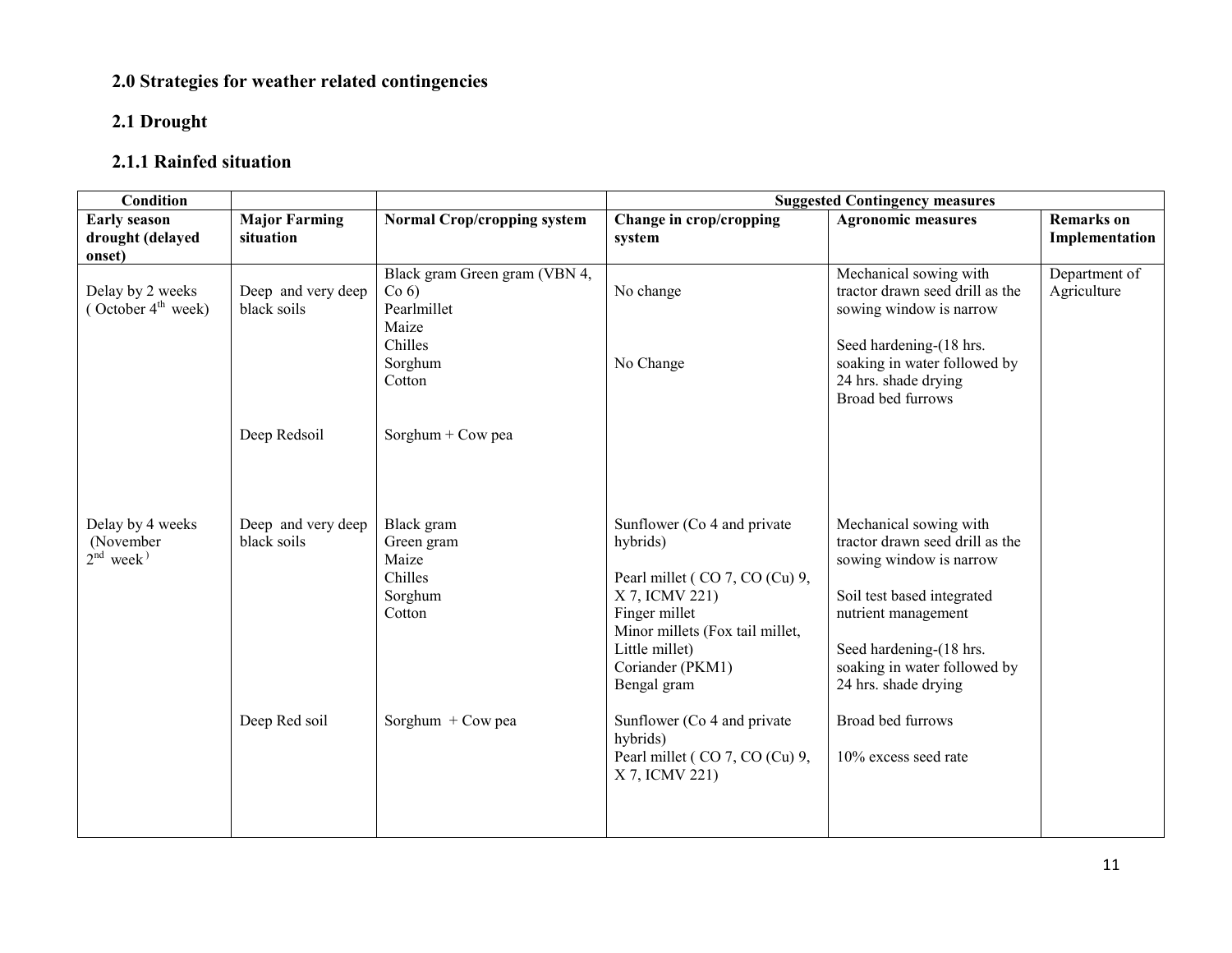| <b>Major Farming</b><br>situation             | <b>Normal Crop/cropping system</b>                                                     | Change in crop/cropping<br>system                                                                                                                                                              | <b>Agronomic measures</b>                                                                                                                                                                 | <b>Remarks</b> on<br>Implementation |
|-----------------------------------------------|----------------------------------------------------------------------------------------|------------------------------------------------------------------------------------------------------------------------------------------------------------------------------------------------|-------------------------------------------------------------------------------------------------------------------------------------------------------------------------------------------|-------------------------------------|
|                                               |                                                                                        |                                                                                                                                                                                                |                                                                                                                                                                                           |                                     |
|                                               |                                                                                        |                                                                                                                                                                                                | Compartmental bund<br>Thinning and crop residue<br>mulching<br><b>Foliar Nutrition</b><br>(Urea: 1-2%, KCl: 2%, KNO <sub>3</sub> :<br>$2\%)$                                              |                                     |
| Deep and very deep<br>black soils<br>Red Soil | Black gram<br>Green gram<br>Maize<br>Chilles<br>Sorghum<br>Cotton<br>Sorghum + Cow pea | Medicinal senna (KKM1)<br>Fodder Sorghum (Co 27, K11)<br>Horse gram<br>Mixed crop of Senna +<br>Coriander + Bengal gram<br>Medicinal senna (KKM1)<br>Fodder Sorghum (Co 27, K11)<br>Horse gram | Seed hardening-(18 hrs.<br>soaking in water followed by<br>24 hrs. shade drying<br>Inter-cultivation<br>Broad bed furrow<br>10% excess seed rate<br>Thinning and crop residue<br>mulching | Department of<br>Agriculture        |
| Deep and very deep<br>black soils<br>Red soil | Black gram<br>Green gram<br>Maize<br>Chilles<br>Sorghum<br>Cotton<br>Sorghum + Cow pea | Mixed crop of Medicinal<br>Senna+Coriander+Bengal gram<br>Medicinal senna (KKM1)<br>Periwinkle<br>Horse gram<br>Medicinal senna (KKM1)<br>Periwinkle                                           | Seed hardening-(18 hrs.<br>soaking in water followed by<br>24 hrs. shade drying<br>Inter-cultivation<br>Broad bed furrow<br>10% excess seed rate<br>crop residue mulching                 | Department of<br>Agriculture        |
|                                               |                                                                                        |                                                                                                                                                                                                | Horse gram                                                                                                                                                                                |                                     |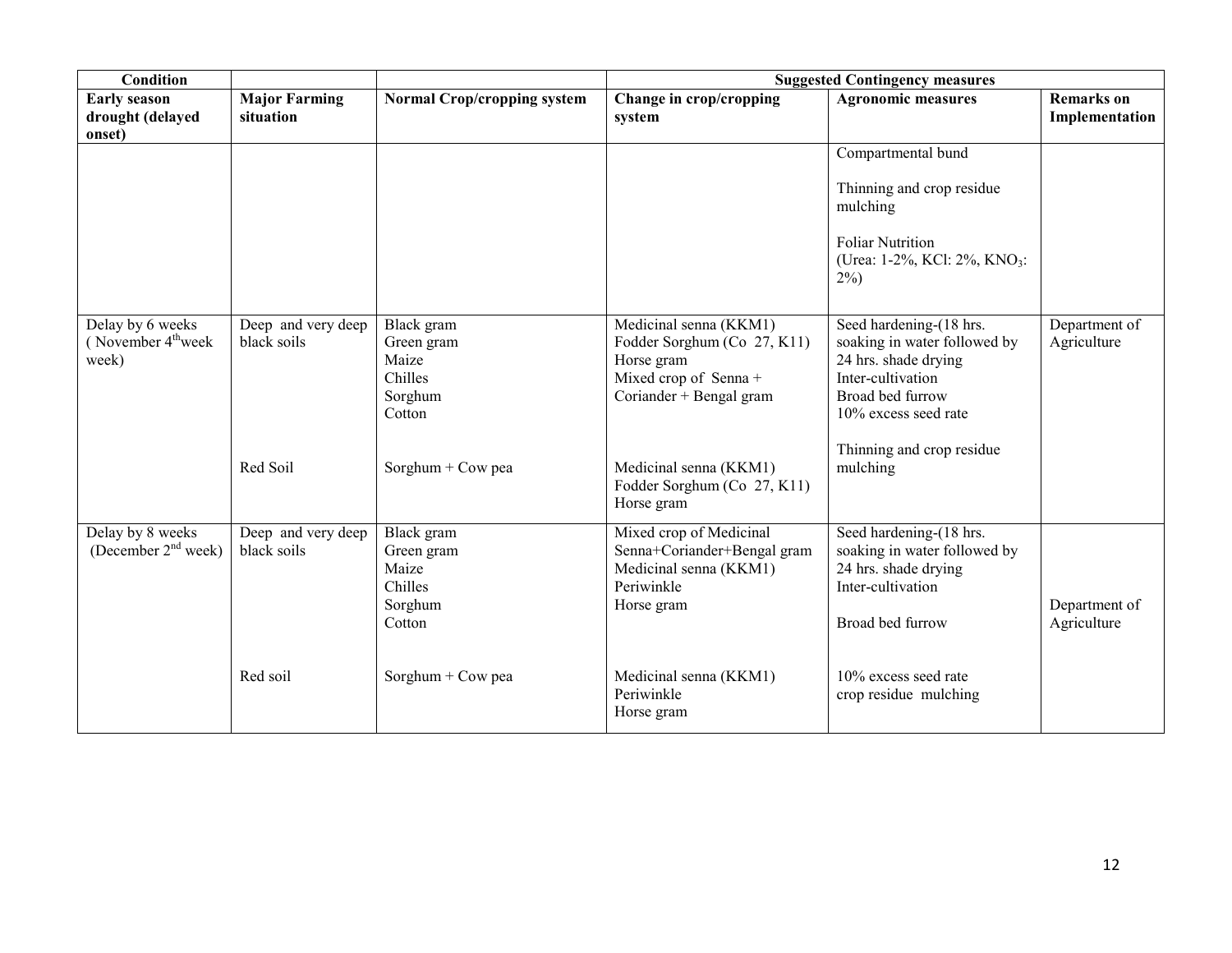| Condition            |                      |                             |                                                                                                                                                                        | <b>Suggested Contingency measures</b>                                                                                                                     |                   |
|----------------------|----------------------|-----------------------------|------------------------------------------------------------------------------------------------------------------------------------------------------------------------|-----------------------------------------------------------------------------------------------------------------------------------------------------------|-------------------|
| <b>Early season</b>  | <b>Major Farming</b> | <b>Normal Crop/cropping</b> | Crop management                                                                                                                                                        | Soil management                                                                                                                                           | <b>Remarks</b> on |
| drought (Normal      | situation            | system                      |                                                                                                                                                                        |                                                                                                                                                           | Implementation    |
| onset, followed by   | Deep and very deep   | Blackgram                   | Re sowing/gap filling                                                                                                                                                  | Application of Organic manure                                                                                                                             | Department of     |
| 15-20 days dry spell | black soils          | Greengram                   | Supplemental irrigation (farm                                                                                                                                          | 12.5 t/ha                                                                                                                                                 | Agriculture       |
| after sowing leading |                      | Pearlmillet                 | ponds) using micro irrigation system                                                                                                                                   | Soil test based integrated                                                                                                                                |                   |
| to poor              |                      | Maize                       | Thinning to retain one seedling at 30                                                                                                                                  | nutrient management                                                                                                                                       |                   |
| germination/crop     |                      | Chillies                    | cm                                                                                                                                                                     | Broad bed furrows                                                                                                                                         |                   |
| stand etc.)          |                      | Sorghum                     | Crop residue mulching                                                                                                                                                  | Thinning                                                                                                                                                  |                   |
|                      |                      | Cotton                      |                                                                                                                                                                        | Dust (soil) mulching                                                                                                                                      |                   |
|                      | Red soil             | Sorghum $+$ Cow pea         | Re sowing/gap filling<br>Supplemental irrigation (farm<br>ponds) using micro irrigation system<br>Thinning to retain one seedling at 30<br>cm<br>Crop residue mulching | Application of Organic manure<br>12.5 t/ha<br>Soil test based integrated<br>nutrient management<br>Compartmental bund<br>Thinning<br>Dust (soil) mulching |                   |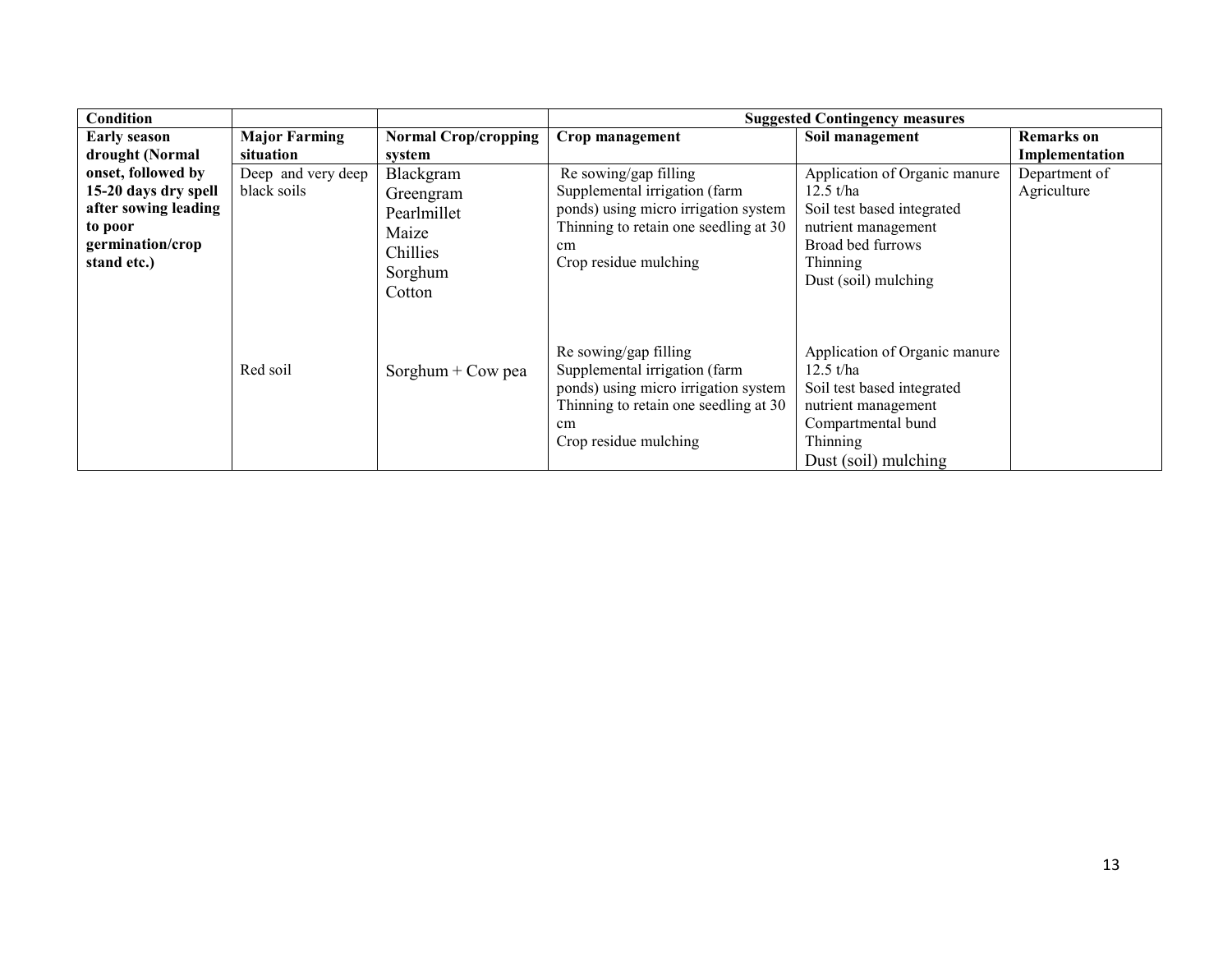| Condition                              |                                   |                                                                                 | <b>Suggested Contingency measures</b>                                                                                                                                                           |                                                                                                                                                           |                                     |
|----------------------------------------|-----------------------------------|---------------------------------------------------------------------------------|-------------------------------------------------------------------------------------------------------------------------------------------------------------------------------------------------|-----------------------------------------------------------------------------------------------------------------------------------------------------------|-------------------------------------|
| Mid season drought<br>(long dry spell) | <b>Major Farming</b><br>situation | <b>Normal Crop/cropping</b><br>system                                           | Crop management                                                                                                                                                                                 | Soil management                                                                                                                                           | <b>Remarks</b> on<br>Implementation |
| At vegetative stage                    | Deep and very deep<br>black soils | Blackgram<br>Greengram<br>Pearlmillet<br>Maize<br>Chillies<br>Sorghum<br>Cotton | Life saving irrigation using<br>microirrigation system<br>1% Kcl spray<br>3% Kaoline spray<br>0.1ppm Brasinosteriod spray<br>100ppm Salicylic acid<br>Water spray                               | Application of Organic<br>manure 12.5 t/ha<br>Soil test based integrated<br>nutrient management<br>Broad bed furrows<br>Thinning<br>Dust (soil) mulching  | Department of<br>Agriculture        |
|                                        | Red Soil                          | Sorghum + Cow pea                                                               | Life saving irrigation using<br>microirrigation system<br>1% Kcl spray<br>3% Kaoline spray<br>0.1ppm Brasinosteriod spray<br>100ppm Salicylic acid<br>Water spray                               | Application of Organic<br>manure 12.5 t/ha<br>Soil test based integrated<br>nutrient management<br>Compartmental bund<br>Thinning<br>Dust (soil) mulching |                                     |
| Mid season drought                     | <b>Major Farming</b>              | <b>Normal Crop/cropping</b>                                                     | Crop management                                                                                                                                                                                 | Soil management                                                                                                                                           | <b>Remarks</b> on                   |
| (long dry spell)                       | situation                         | system                                                                          |                                                                                                                                                                                                 |                                                                                                                                                           | Implementation                      |
| At reproductive<br>stage               | Deep and very deep<br>black soils | Blackgram<br>Greengram<br>Pearlmillet<br>Maize<br>Chillies<br>Sorghum<br>Cotton | Life saving irrigation (From constructed<br>farm ponds)<br>Weeding and Weed mulching<br>1% Kcl spray<br>3 %Kaoline spray<br>0.1ppm Brasinosteriod spray<br>100ppm Salicylic acid<br>Water spray |                                                                                                                                                           | Department of<br>Agriculture        |
|                                        | Red Soil                          | Sorghum + Cow pea                                                               | $- -d$ o $-$                                                                                                                                                                                    |                                                                                                                                                           |                                     |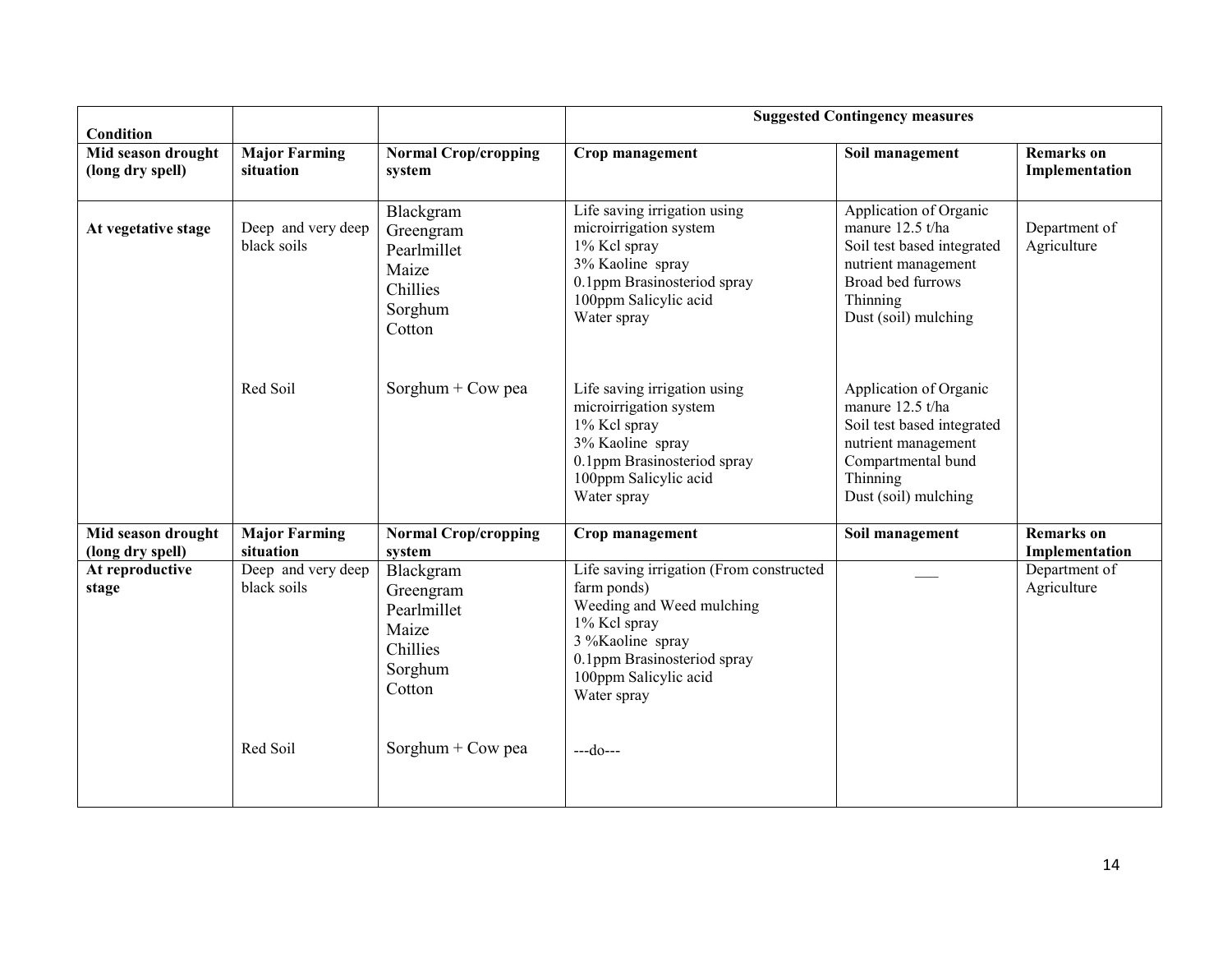| Condition               |                      |                                    | <b>Suggested Contingency measures</b> |                 |                   |
|-------------------------|----------------------|------------------------------------|---------------------------------------|-----------------|-------------------|
| <b>Terminal drought</b> | <b>Major Farming</b> | <b>Normal Crop/cropping system</b> | Crop management                       | Soil management | <b>Remarks</b> on |
|                         | situation            |                                    |                                       |                 | Implementation    |
|                         | Deep and very deep   | Blackgram                          | Harvest at physiological maturity     | $==$            | Department of     |
|                         | black soils          | Greengram                          | stage                                 |                 | Agriculture       |
|                         |                      | Pearlmillet                        | Water spray                           |                 |                   |
|                         |                      | Maize                              |                                       |                 |                   |
|                         |                      | Chillies                           |                                       |                 |                   |
|                         |                      | Sorghum                            |                                       |                 |                   |
|                         |                      | Cotton                             |                                       |                 |                   |
|                         |                      |                                    |                                       |                 |                   |
|                         |                      |                                    | ----do----                            |                 |                   |
|                         | Red soil             | Sorghum $+$ Cow pea                |                                       |                 |                   |

## 2.1.2 Irrigated situation

| <b>Condition</b>                         |                                     |                                               | <b>Suggested Contingency measures</b> |                                            |                   |  |
|------------------------------------------|-------------------------------------|-----------------------------------------------|---------------------------------------|--------------------------------------------|-------------------|--|
|                                          | <b>Major Farming</b>                | Crop/cropping system                          | Change in crop/cropping               | <b>Agronomic measures</b>                  | <b>Remarks</b> on |  |
|                                          | situation                           |                                               | system                                |                                            | Implementation    |  |
| Delayed/limited                          | Low land tank/tube                  | Paddy (ASD 16, 17, 18 and                     | SRI method of rice cultivation        | Limited irrigation with                    | Department of     |  |
| release of water in<br>canals due to low | well /canal irrigated<br>black soil | ADT 42,43 and CO 47)                          | Maize                                 | mulching                                   | Agriculture       |  |
| rainfall                                 |                                     | Banana (Vayal Vazhai,                         | Banana (Leaf purpose)                 | Drip irrigation with                       |                   |  |
|                                          |                                     | Poovan, Grand Naine)                          | Chillies $(K 1, PKM 1)$               | mulching                                   |                   |  |
| Non release of                           |                                     | Paddy (ASD 16, 17, 18 and                     | <b>Short duration Pulses</b>          | 2% DAP spray for                           | Department of     |  |
| water in canals<br>under delayed         |                                     | ADT 42,43 and CO 47)                          |                                       | pulses                                     | Agriculture       |  |
| onset of monsoon<br>in catchment         |                                     | Banana (Vayal Vazhai,<br>Poovan, Grand Naine) |                                       | Application of Organic<br>manure 12.5 t/ha |                   |  |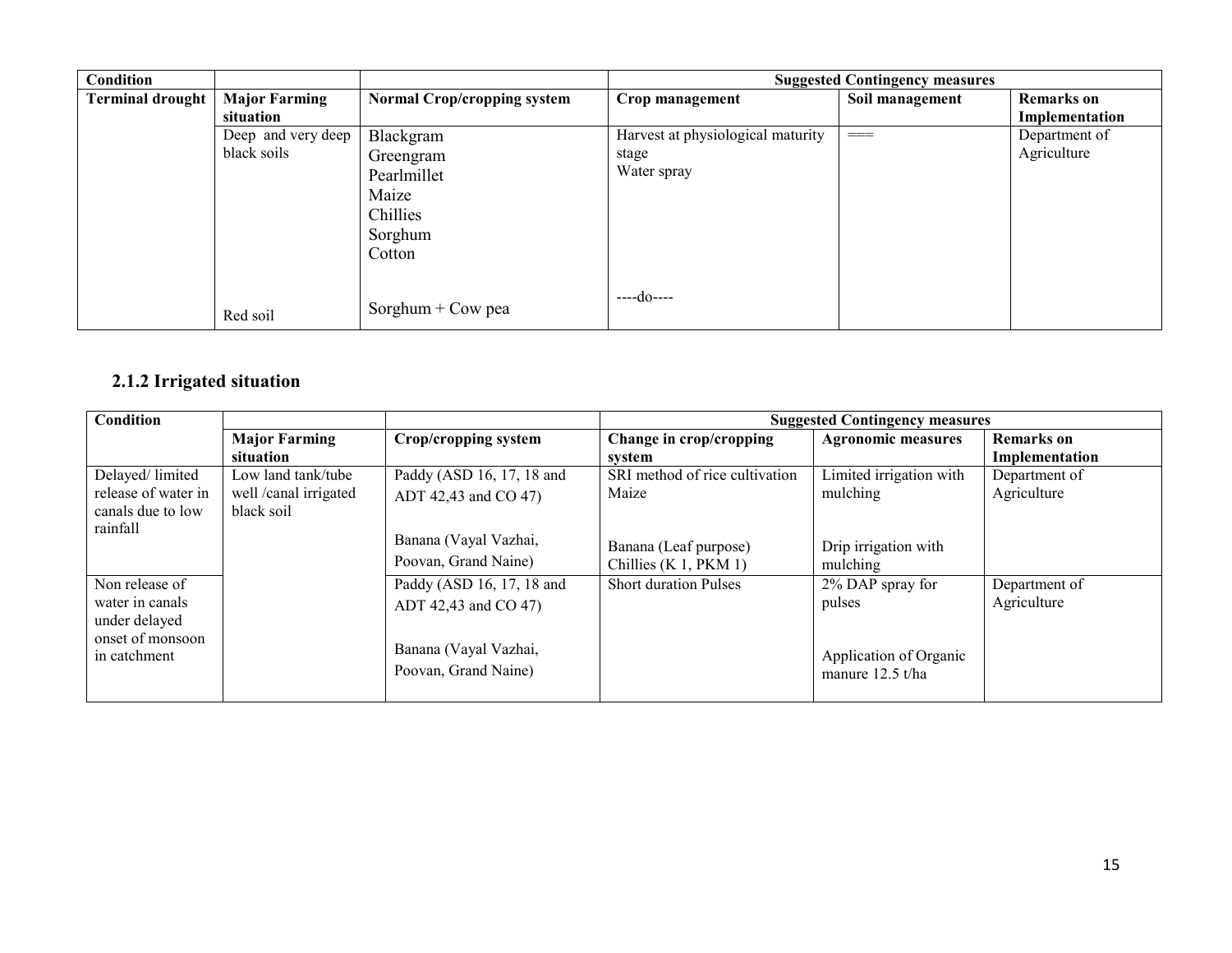| <b>Condition</b>                                                                     |                                                           |                                                   | <b>Suggested Contingency measures</b>                     |                                                                                                                                                                      |                              |  |
|--------------------------------------------------------------------------------------|-----------------------------------------------------------|---------------------------------------------------|-----------------------------------------------------------|----------------------------------------------------------------------------------------------------------------------------------------------------------------------|------------------------------|--|
|                                                                                      | <b>Major Farming</b><br>situation                         | Crop/cropping system                              | Change in crop/cropping<br>system                         | <b>Agronomic measures</b>                                                                                                                                            | Remarks on<br>Implementation |  |
| Lack of inflows<br>into tanks due to<br>insufficient<br>/delayed onset of<br>monsoon | Low land tank/ tube<br>well canal irrigated<br>black soil | Paddy (ASD 16, 17, 18 and<br>ADT 42,43 and CO 47) | Rainfed maize and Short<br>duration Pulses                | 2% DAP spray for pulses<br><b>Conservation Furrow</b><br>Thinning<br>Soil test based integrated<br>nutrient management<br>Application of Organic<br>manure 12.5 t/ha | Department of<br>Agriculture |  |
|                                                                                      |                                                           | Banana (Vayal Vazhai,<br>Poovan, Grand Naine)     | $=$                                                       |                                                                                                                                                                      |                              |  |
| Insufficient<br>groundwater<br>recharge due to<br>low rainfall                       | Irrigated black soil<br>(Tube and open)<br>well)          | Paddy (ASD 16, 17, 18 and<br>ADT 42,43 and CO 47) | Maize, pulses, vegetables<br>(Chilli, tomato and Brinjal) | Limited irrigation                                                                                                                                                   |                              |  |
|                                                                                      |                                                           | Banana (Vayal Vazhai,<br>Poovan, Grand Naine)     | $=$                                                       | Alternate Furrow irrigation<br>Drip irrigation                                                                                                                       |                              |  |

#### **2.2 Unusual rains (untimely, unseasonal etc)** (for both rainfed and irrigated situations)

| Condition                                | Suggested contingency measure |                 |                         |                                        |  |
|------------------------------------------|-------------------------------|-----------------|-------------------------|----------------------------------------|--|
| Continuous high rainfall in a short span | Vegetative stage <sup>k</sup> | Flowering stage | Crop maturity stage $m$ | Post harvest <sup>n</sup>              |  |
| leading to water logging                 |                               |                 |                         |                                        |  |
| Paddy                                    |                               | ProvideDrainage |                         | Mechanical drying and Shift to safer   |  |
|                                          |                               |                 |                         | place against storage pest and disease |  |
| Black gram                               | $-do-$                        |                 |                         | do                                     |  |
| Green gram                               |                               | do              |                         | do                                     |  |
| Maize                                    |                               | $-do-$          |                         | do                                     |  |
| Sorghum                                  | $-D0$                         |                 |                         | do                                     |  |
| Horticulture                             |                               |                 |                         |                                        |  |
| Banana                                   | $-DO$                         |                 |                         | Cold storage                           |  |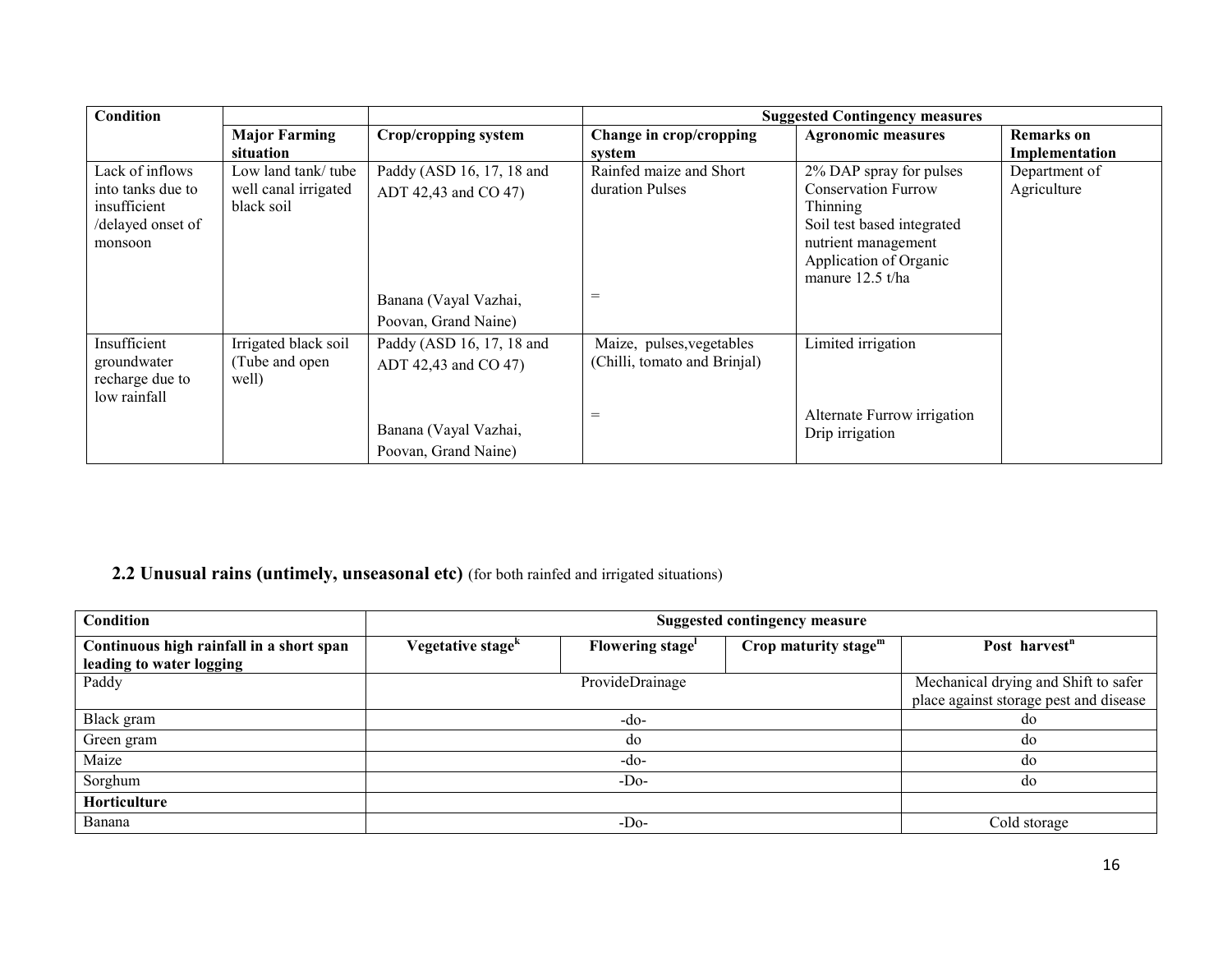| Chilli                                                            | $-D0$                                                   |                                                                            |                                                                            | Mechanical drying and Safe storage<br>against storage pest and disease |  |  |  |  |
|-------------------------------------------------------------------|---------------------------------------------------------|----------------------------------------------------------------------------|----------------------------------------------------------------------------|------------------------------------------------------------------------|--|--|--|--|
| Heavy rainfall with high speed winds in a short span <sup>2</sup> |                                                         |                                                                            |                                                                            |                                                                        |  |  |  |  |
| Banana                                                            | Drainage erection of wind<br>breaks and shelter belts   | Drainage, erection of<br>supporting poles wind<br>breaks and shelter belts | Drainage, erection of<br>supporting poles wind<br>breaks and shelter belts | Cold storage                                                           |  |  |  |  |
| Chillies                                                          | Drainage and erection of<br>wind breaks and live fences | Drainage and erection<br>of wind breaks and live<br>fences                 | Drainage and erection of<br>wind breaks and live<br>fences                 | Mechanical drying and cold storage                                     |  |  |  |  |
| Outbreak of pests and diseases due to unseasonal rains            |                                                         |                                                                            |                                                                            |                                                                        |  |  |  |  |
| Paddy                                                             | Integrated Pest and Disease                             | Integrated Pest and                                                        | $\overline{\phantom{a}}$                                                   | Safe storage against storage pest and                                  |  |  |  |  |
| Black gram                                                        | Management for, paddy,                                  | Disease Management                                                         |                                                                            | diseases                                                               |  |  |  |  |
| Green gram                                                        | pluses, maize and sorghum                               | for, paddy, pluses,                                                        |                                                                            |                                                                        |  |  |  |  |
| Maize                                                             |                                                         | maize and sorghum                                                          |                                                                            |                                                                        |  |  |  |  |
| Sorghum                                                           |                                                         |                                                                            |                                                                            |                                                                        |  |  |  |  |
| Horticulture                                                      |                                                         |                                                                            |                                                                            |                                                                        |  |  |  |  |
| Banana                                                            | - Integrated Pest and                                   | Integrated Pest and                                                        |                                                                            |                                                                        |  |  |  |  |
|                                                                   | Disease Management                                      | Disease Management                                                         |                                                                            | Cold storage                                                           |  |  |  |  |
| Chillies                                                          | <b>Integrated Pest and Disease</b>                      | Integrated Pest and                                                        |                                                                            |                                                                        |  |  |  |  |
|                                                                   | Management                                              | Disease                                                                    |                                                                            | -do-                                                                   |  |  |  |  |

## 2.3 Floods

| Condition                                                   | <b>Suggested contingency measure</b> |                               |                           |                               |  |  |
|-------------------------------------------------------------|--------------------------------------|-------------------------------|---------------------------|-------------------------------|--|--|
| Transient water logging/ partial<br>inundation <sup>1</sup> | Seedling / nursery stage             | <b>Vegetative stage</b>       | <b>Reproductive stage</b> | At harvest                    |  |  |
| Paddy                                                       | $\overline{\phantom{a}}$             |                               |                           | Harvest and mechanical drying |  |  |
| Pulses                                                      |                                      | $-do-$                        |                           |                               |  |  |
| Horticulture                                                |                                      |                               |                           |                               |  |  |
| Banana                                                      |                                      | Provide Drainage              |                           |                               |  |  |
| Chillies                                                    | Provide Drainage                     |                               |                           |                               |  |  |
| Continuous submergence for more than 2 days <sup>2</sup>    |                                      |                               |                           |                               |  |  |
| Paddy                                                       |                                      | Harvest and mechanical drying |                           |                               |  |  |
| Pulses                                                      | Provide Drainage                     |                               |                           | Harvest and mechanical drying |  |  |
| Horticulture                                                |                                      |                               |                           |                               |  |  |
| Chillies                                                    |                                      | Provide Drainage              |                           | Cold storage                  |  |  |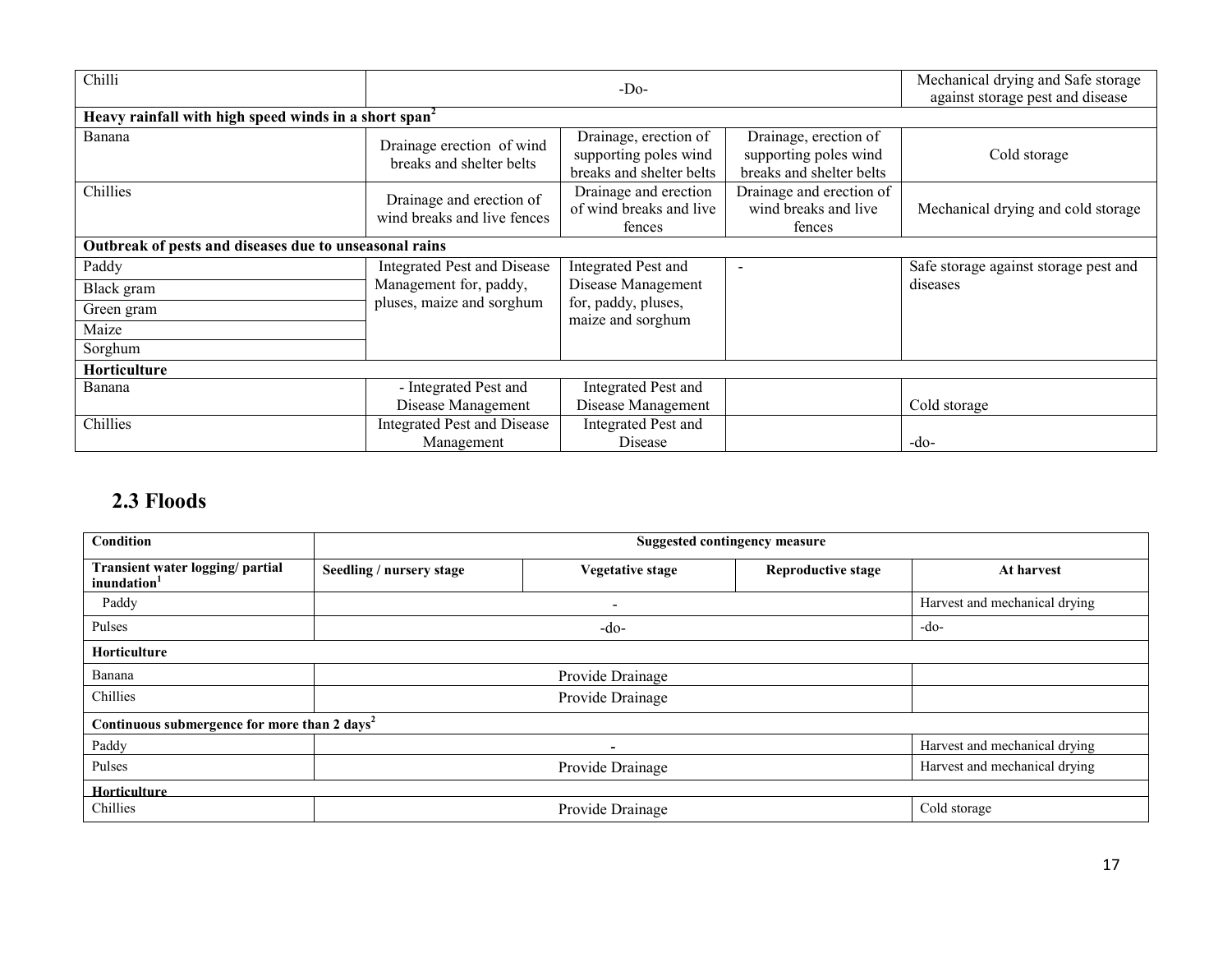| Banana     |    | olo<br>storage |
|------------|----|----------------|
| inundation | NA |                |

## 2.4 Extreme events: Heat wave / Cold wave/Frost/ Hailstorm /Cyclone

| <b>Extreme event type</b>     | Suggested contingency measure <sup>r</sup>          |                                                                                        |                                                                                            |              |
|-------------------------------|-----------------------------------------------------|----------------------------------------------------------------------------------------|--------------------------------------------------------------------------------------------|--------------|
|                               | Seedling / nursery stage                            | <b>Vegetative stage</b>                                                                | <b>Reproductive stage</b>                                                                  | At harvest   |
| <b>Heat Wave</b> <sup>p</sup> |                                                     |                                                                                        |                                                                                            |              |
| Cold wave <sup>q</sup>        |                                                     |                                                                                        |                                                                                            |              |
| Frost                         |                                                     |                                                                                        |                                                                                            |              |
| Horticulture                  |                                                     |                                                                                        |                                                                                            |              |
| <b>Hailstorm</b>              |                                                     |                                                                                        |                                                                                            |              |
| Cyclone                       |                                                     |                                                                                        |                                                                                            |              |
| Horticulture                  |                                                     |                                                                                        |                                                                                            |              |
| Banana                        | Drainage, erection of wind breaks and shelter belts | Drainage, erection of upporting<br>poles wind breaks and shelter<br>belts and Propping | Drainage, erection of<br>supporting poles<br>wind breaks and shelter belts and<br>Propping | Cold storage |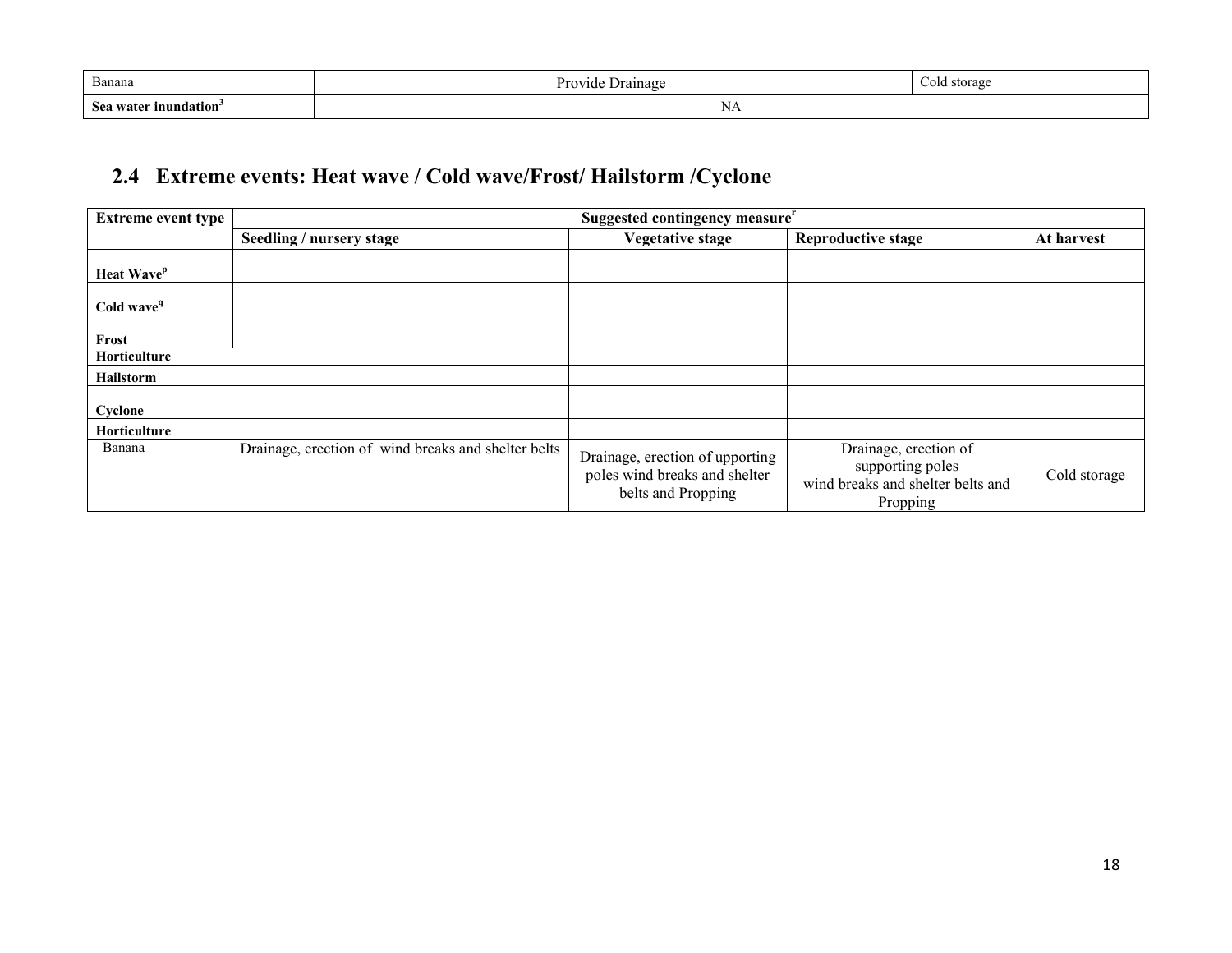## 2.5 Contingent strategies for Livestock, Poultry & Fisheries:

|                                    | <b>Suggested contingency measures</b>                                                                                                                                                                                                                                                                                                                                                                                                                                                                                                                                                                                                                                                                                                                                                                                                                                                                                                                                                                                                                                                                                          |                                                                                                                                                                                                                                                                                                                                                                                                                                                                                                                                                                                                                                                                                                                                                                                                                                                                                                                                                                                                                                                                                                                                                                                                                                                                                                                                                                                                                           |                                                                                                                                                                                                                                                   |
|------------------------------------|--------------------------------------------------------------------------------------------------------------------------------------------------------------------------------------------------------------------------------------------------------------------------------------------------------------------------------------------------------------------------------------------------------------------------------------------------------------------------------------------------------------------------------------------------------------------------------------------------------------------------------------------------------------------------------------------------------------------------------------------------------------------------------------------------------------------------------------------------------------------------------------------------------------------------------------------------------------------------------------------------------------------------------------------------------------------------------------------------------------------------------|---------------------------------------------------------------------------------------------------------------------------------------------------------------------------------------------------------------------------------------------------------------------------------------------------------------------------------------------------------------------------------------------------------------------------------------------------------------------------------------------------------------------------------------------------------------------------------------------------------------------------------------------------------------------------------------------------------------------------------------------------------------------------------------------------------------------------------------------------------------------------------------------------------------------------------------------------------------------------------------------------------------------------------------------------------------------------------------------------------------------------------------------------------------------------------------------------------------------------------------------------------------------------------------------------------------------------------------------------------------------------------------------------------------------------|---------------------------------------------------------------------------------------------------------------------------------------------------------------------------------------------------------------------------------------------------|
|                                    | Before the event                                                                                                                                                                                                                                                                                                                                                                                                                                                                                                                                                                                                                                                                                                                                                                                                                                                                                                                                                                                                                                                                                                               | During the event                                                                                                                                                                                                                                                                                                                                                                                                                                                                                                                                                                                                                                                                                                                                                                                                                                                                                                                                                                                                                                                                                                                                                                                                                                                                                                                                                                                                          | After the event                                                                                                                                                                                                                                   |
| <b>Drought</b>                     |                                                                                                                                                                                                                                                                                                                                                                                                                                                                                                                                                                                                                                                                                                                                                                                                                                                                                                                                                                                                                                                                                                                                |                                                                                                                                                                                                                                                                                                                                                                                                                                                                                                                                                                                                                                                                                                                                                                                                                                                                                                                                                                                                                                                                                                                                                                                                                                                                                                                                                                                                                           |                                                                                                                                                                                                                                                   |
| Feed and<br>Fodder<br>availability | Sowing of cereals (Sorghum) and leguminous<br>crops (Lucerne, Horsegram, Cowpea) during<br>North-East monsoon under dry land system<br>for fodder production.<br>Fodder production with Sorghum - stylo-<br>Sorghum on rotation basis.<br>As the district is moderately prone to draught,<br>all the available crop residues especially<br>paddy straw, sorghum /Bajra/maize stover<br>should be stored properly in the farm of hay<br>at individual farmer level.<br>Training to farmers on silage, Azolla<br>cultivation<br>Create awareness on establishment of pasture<br>with drought resistant fodder Varities like<br>Guinea grass, stylo, kolukkattai grass, Acacia<br>trees, etc.<br>Creation of tree fodder models with Subabul,<br>Glyricidia, Agathi, etc for tree fodder<br>production during summer.<br>Encouraging farmers to cultivate short-term<br>fodder crops like sunhemp.<br>Chopping of fodder should be made as<br>mandatory in every village through supply<br>and establishment of good quality crop<br>cutters.<br>Creation of permanent fodder, feed and<br>fodder seed banks in all drought prone | Harvest and use all the failed crop (Paddy, Sorghum,<br>Maize, Bajra, Green gram, Blackgram, Horse Gram etc.,)<br>material as fodder.<br>Harvest all the top fodder available (Subabul, Glyricidia,<br>Agathi, Prosopis etc) and feed the LS during drought<br>In severe drought don't allow for grazing and try to stall fed<br>the animals<br>Silage / hay, UMMB and mineral mixture should be<br>supplied on subsidy to the farmers having high productive<br>livestock<br>Transport dry fodder bales from the fodder grid at DLF,<br>Hosur to the drought affected villages<br>All the hay should be enriched with 2% Urea molasses<br>solution or 1% common salt solution and fed to LS<br>Herd should be split and supplementation should be given<br>only to the highly productive and breeding animals during<br>severe drought<br>Provision of emergency grazing/feeding (Cow-calf camps<br>or other special arrangements to protect high productive $\&$<br>breeding stock) during severe drought<br>Encourage mixing available kitchen waste with dry fodder<br>while feeding to the milch animals<br>Arrangements should be made for mobilization of small<br>ruminants across the districts where no drought exits<br>Unproductive livestock should to be culled during severe<br>drought<br>Create transportation and marketing facilities for the culled<br>and unproductive animals (10000-20000 animals) | Flushing the stock to recoup<br>Replenish the feed and fodder banks<br>Supply of quality seeds of COFS 29,<br>Stylo and fodder slips of Co3, Co4,<br>guinea grass well before monsoon to<br>the farmers and encourage to grow by<br>input subsidy |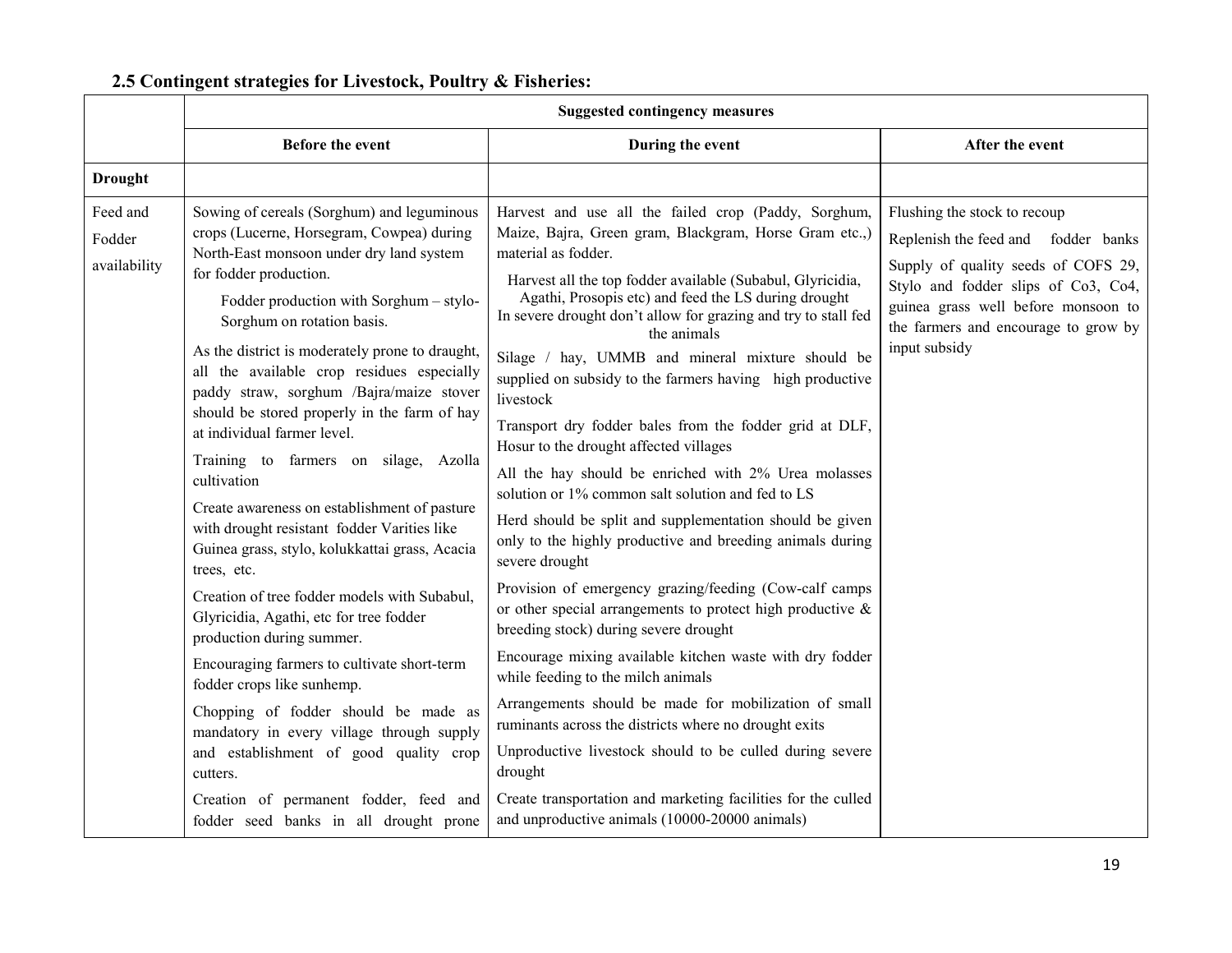|         | villages<br>Capacity building and preparedness of the<br>official staff for the<br>stakeholders and<br>unexpected events                                                                                                                                                                                                                                                                                                                                                                                                                                                                                                                         | Subsidized loans (5-10 crores) should be provided to the<br>livestock keepers                                                                                                                                                                                                                                                                                                                           |                                                                                                                                                                                                                                                                                                                                                                                                                                                                                                                                                                                                                                                                                                                            |
|---------|--------------------------------------------------------------------------------------------------------------------------------------------------------------------------------------------------------------------------------------------------------------------------------------------------------------------------------------------------------------------------------------------------------------------------------------------------------------------------------------------------------------------------------------------------------------------------------------------------------------------------------------------------|---------------------------------------------------------------------------------------------------------------------------------------------------------------------------------------------------------------------------------------------------------------------------------------------------------------------------------------------------------------------------------------------------------|----------------------------------------------------------------------------------------------------------------------------------------------------------------------------------------------------------------------------------------------------------------------------------------------------------------------------------------------------------------------------------------------------------------------------------------------------------------------------------------------------------------------------------------------------------------------------------------------------------------------------------------------------------------------------------------------------------------------------|
| Cyclone | Harvest all the possible wetted grain (Rice/<br>sorghum /Bajra/maize /blackgram etc) and<br>use as animal feed.<br>As the district is chronically prone for<br>cyclone, arrange for storing minimum<br>required quantity of hay (25-50 kg) and<br>concentrates $(10-25 \text{ kg})$ per animal in<br>farmer's / LS keepers house/ shed for feeding<br>during cyclone.<br>Stock of anti-diarrheal drugs and electrolytes<br>should be made available for emergency<br>transport<br>Don't allow the animals for grazing in case of<br>early forewarning (EFW) of cyclone<br>Incase of EFW of severe cyclone, shift the<br>animals to safer places. | Treatment of the sick, injured and affected animals through<br>arrangement of mobile emergency veterinary hospitals<br>rescue animal health workers.<br>Diarrhea out break may happen. Health camps should be<br>organized<br>In severe cases un-tether or let loose the animals<br>Arrange transportation of highly productive animals to safer<br>place<br>Spraying of fly repellants in animal sheds | Repair of animal shed<br>Deworm the animals through mass<br>camps<br>Vaccinate against possible disease out<br>breaks like HS, BQ, FMD and PPR<br>Proper dispose of the dead animals /<br>carcasses by burning / deep burying (4-<br>8 feet) with lime powder (1kg for small<br>ruminants and 5kg for large ruminants)<br>in pit<br>Bleach / chlorinate (0.1%) drinking<br>water or water resources<br>Collect drowned crop material, dry it<br>and store for future use<br>Sowing of short duration fodder crops<br>in unsown and water logged areas when<br>crops are damaged and no chance to<br>replant<br>Application of urea (20-25kg/ha) in the<br>inundated areas and CPR's to enhance<br>the bio mass production. |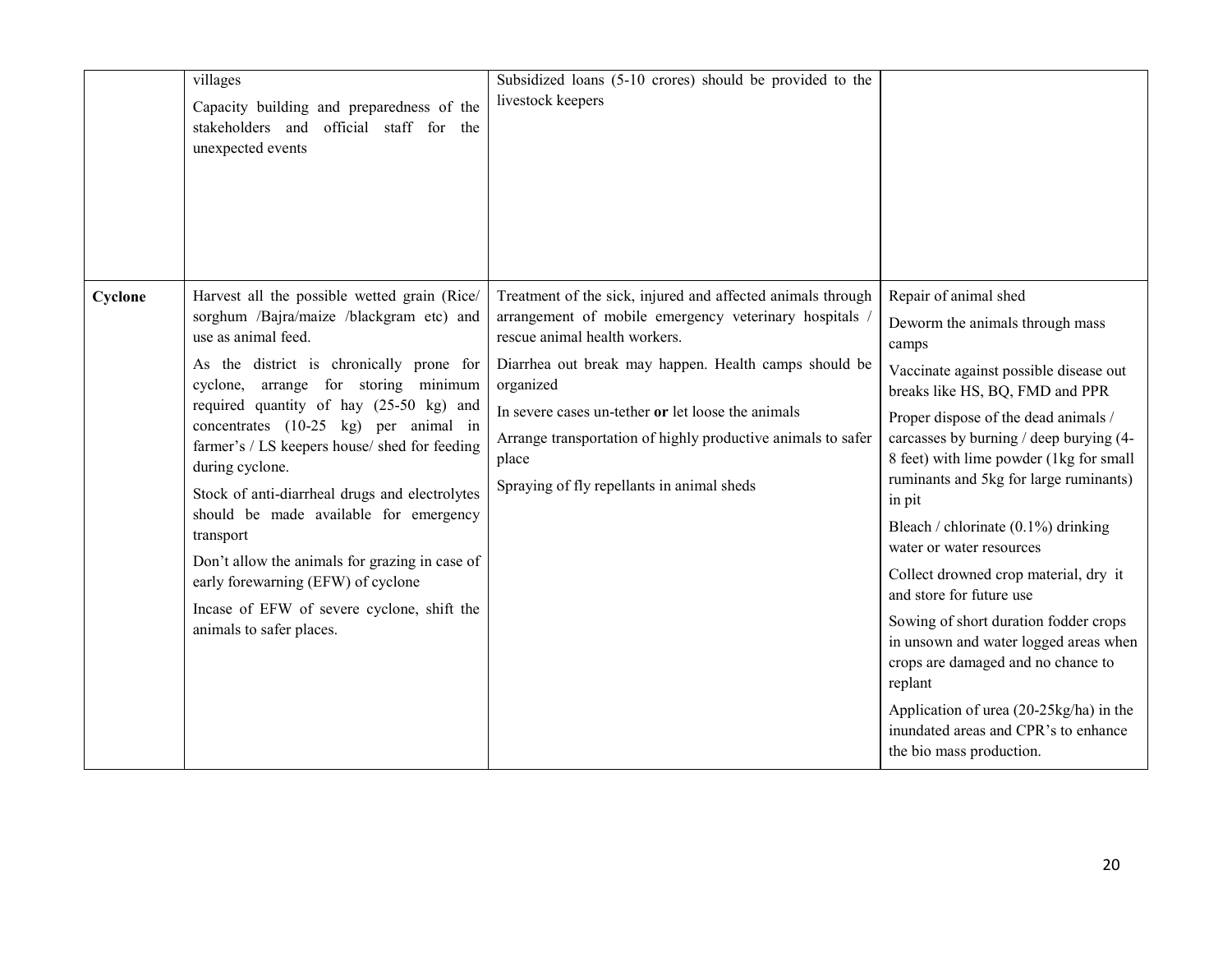| <b>Floods</b>                                 | In case of early forewarning (EFW), harvest<br>all the crops that can be useful as fodder in                                                                                                                                                                                                                                                                                                                                                                                                                                                                                                                                                                           | Transportation of animals to elevated areas<br>Proper hygiene and sanitation of the animal shed                                                                                                                                                           | Repair of animal shed<br>Bring back the animals to the shed                                                                                                                                                                                                                                                                                                                                                         |
|-----------------------------------------------|------------------------------------------------------------------------------------------------------------------------------------------------------------------------------------------------------------------------------------------------------------------------------------------------------------------------------------------------------------------------------------------------------------------------------------------------------------------------------------------------------------------------------------------------------------------------------------------------------------------------------------------------------------------------|-----------------------------------------------------------------------------------------------------------------------------------------------------------------------------------------------------------------------------------------------------------|---------------------------------------------------------------------------------------------------------------------------------------------------------------------------------------------------------------------------------------------------------------------------------------------------------------------------------------------------------------------------------------------------------------------|
|                                               | future (store properly)<br>Don't allow the animals for grazing if severe<br>floods are forewarned<br>Keep stock of bleaching powder and lime<br>Carry out Butax spray for control of external<br>parasites<br>Identify the Clinical staff and trained paravets<br>and indent for their services as per schedules<br>Identify the volunteers who can serve in need<br>of emergency<br>Arrangement for transportation of animals<br>from low lying area to safer places and also<br>for rescue animal health workers to get<br>involve in rescue operations<br>Capacity building and preparedness of the<br>stakeholders and official staff for the<br>unexpected events | In severe storms, un-tether or let loose the animals<br>Avoid soaked and mould infected feeds / fodders to<br>livestock<br>Emergency outlet establishment for required medicines or<br>feed in each village<br>Spraying of fly repellants in animal sheds | Cleaning and disinfection of the shed<br>Bleach (0.1%) drinking water / water<br>sources<br>Deworming<br>with<br>broad<br>spectrum<br>dewormers<br>Proper disposable of the dead animals /<br>carcasses by burning / deep burying (4-<br>8 feet) with lime powder (1kg for small<br>ruminants and 5kg for large ruminants)<br>in pit<br>Drying the harvested crop material and<br>proper storage for use as fodder. |
| $\boldsymbol{\&}$<br>Heat<br><b>Cold wave</b> | NA                                                                                                                                                                                                                                                                                                                                                                                                                                                                                                                                                                                                                                                                     |                                                                                                                                                                                                                                                           |                                                                                                                                                                                                                                                                                                                                                                                                                     |
| <b>Health</b> and<br><b>Disease</b>           | Procure and stock emergency medicines and<br>vaccines for important endemic diseases of                                                                                                                                                                                                                                                                                                                                                                                                                                                                                                                                                                                | Carryout deworming to all animals entering into relief<br>camps                                                                                                                                                                                           | Keep close surveillance on disease<br>outbreak.                                                                                                                                                                                                                                                                                                                                                                     |
| managemen<br>t                                | the area<br>All the stock must be<br>immunized for<br>endemic diseases of the area<br>Anthrax<br>Vaccination against Anthrax during October,                                                                                                                                                                                                                                                                                                                                                                                                                                                                                                                           | Identification and quarantine of sick animals<br>Constitution of Rapid Action Veterinary Force                                                                                                                                                            | Undertake the vaccination depending<br>on need<br>Keep the animal houses clean and spray                                                                                                                                                                                                                                                                                                                            |
|                                               |                                                                                                                                                                                                                                                                                                                                                                                                                                                                                                                                                                                                                                                                        | Performing ring vaccination (8 km radius) in case of any<br>outbreak                                                                                                                                                                                      | disinfectants Farmers should be advised<br>to breed their milch animals during                                                                                                                                                                                                                                                                                                                                      |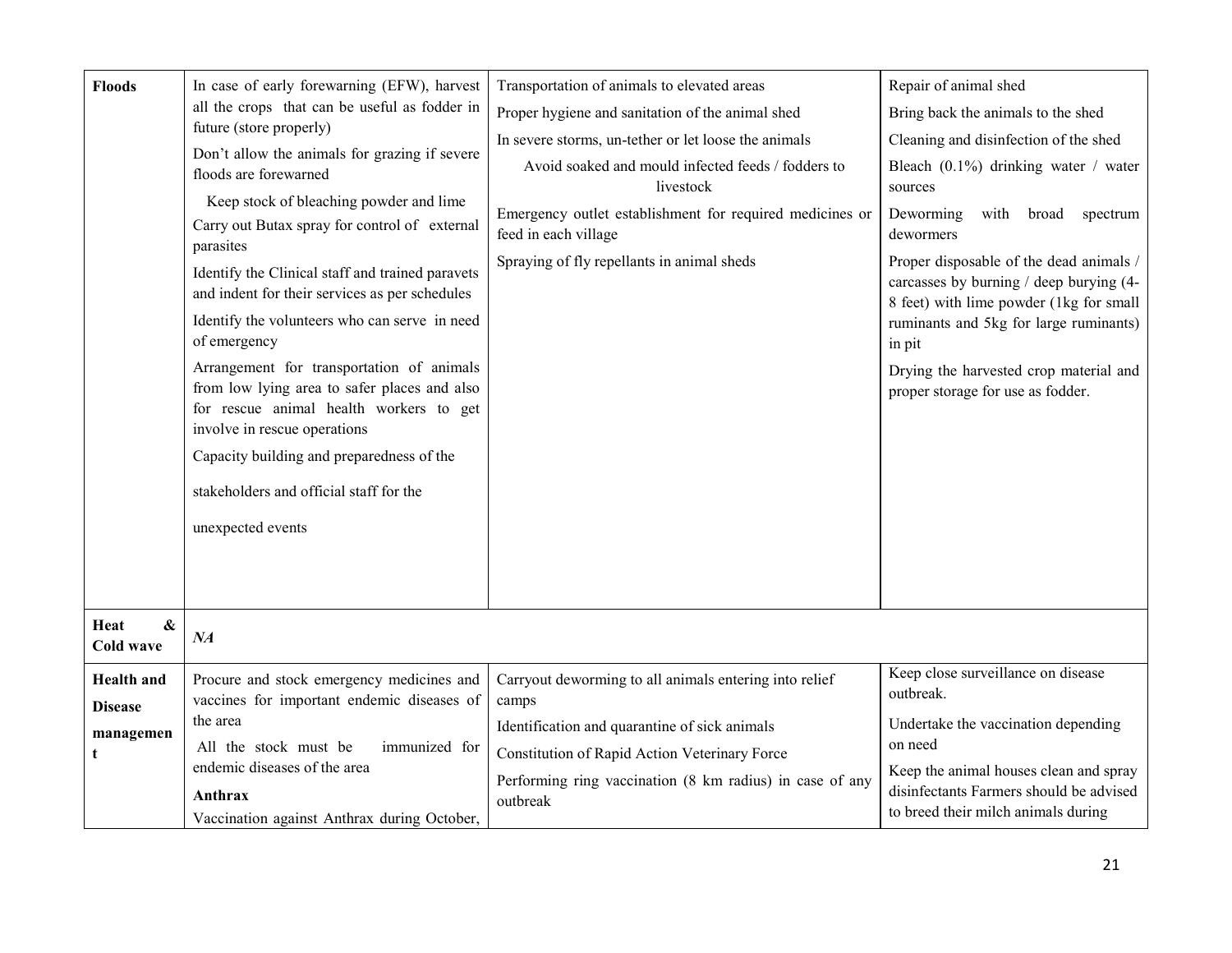|                  | December and Jaunary in Thoothukudi,<br>Srivaikundam blocks<br><b>Foot and Mouth Disease</b><br>Vaccination against FMD during September<br>and October in Ettayapuram and Thoothukudi<br>blocks<br><b>Blue Tongue</b><br>Vaccination against Blue tongue disease | Restricting movement of livestock in case of any epidemic<br>Rescue of sick and injured animals and their treatment<br>Organize with community, daily lifting of dung from relief<br>camps | July-September so that the peak milk<br>production does not coincide with mid<br>summer |
|------------------|-------------------------------------------------------------------------------------------------------------------------------------------------------------------------------------------------------------------------------------------------------------------|--------------------------------------------------------------------------------------------------------------------------------------------------------------------------------------------|-----------------------------------------------------------------------------------------|
|                  | during October and November in Kovilpatti,<br>Vilathikulam, Ottapidaram,<br>Karunkulam,<br>Srivaikundam, Pudur and Ettayapuram<br>blocks.                                                                                                                         |                                                                                                                                                                                            |                                                                                         |
|                  | <b>PPR</b>                                                                                                                                                                                                                                                        |                                                                                                                                                                                            |                                                                                         |
|                  | Vaccination against PPR disease during<br>October and November in Ottapidaram block                                                                                                                                                                               |                                                                                                                                                                                            |                                                                                         |
|                  | Surveillance and disease monitoring network<br>to be established at Joint Director (Animal<br>Husbandry) office in the district                                                                                                                                   |                                                                                                                                                                                            |                                                                                         |
|                  | Adequate refreshment training on draught<br>/flood/cyclone management to be given to<br>VAS, Jr.VAS, LI with regard to health &<br>management measures.                                                                                                           |                                                                                                                                                                                            |                                                                                         |
|                  | Procure and stock multivitamins & area<br>specific mineral mixture                                                                                                                                                                                                |                                                                                                                                                                                            |                                                                                         |
| <b>Insurance</b> | Encouraging insurance of livestock                                                                                                                                                                                                                                | Listing out the details of the dead animals                                                                                                                                                | Submission for insurance claim and<br>availing insurance benefit                        |
|                  |                                                                                                                                                                                                                                                                   |                                                                                                                                                                                            | Purchase of new productive animals                                                      |
| <b>Drinking</b>  | Identification of water resources                                                                                                                                                                                                                                 | Restrict wallowing of animals in water bodies/resources                                                                                                                                    | Bleach (0.1%) drinking water / water                                                    |
| water            | Desilting of ponds                                                                                                                                                                                                                                                |                                                                                                                                                                                            | sources                                                                                 |
|                  | Rain water harvesting and create water<br>bodies/watering points (when water is scarce<br>use only as drinking water for animals)                                                                                                                                 |                                                                                                                                                                                            | Provide clean drinking water                                                            |
|                  | Construction of drinking water tanks in                                                                                                                                                                                                                           |                                                                                                                                                                                            |                                                                                         |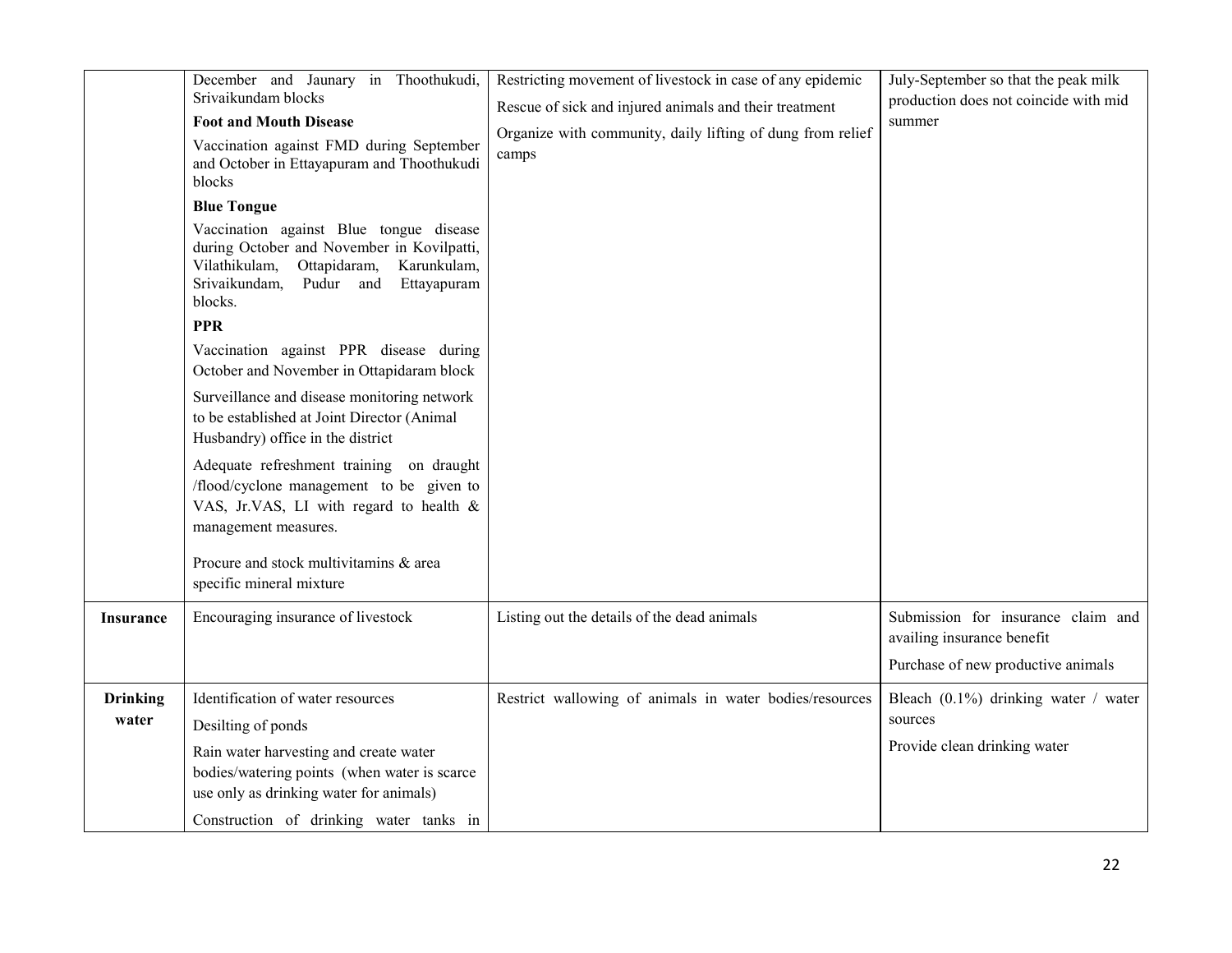| locations | herding places/village junctions/relief camp                                        |  |
|-----------|-------------------------------------------------------------------------------------|--|
| areas     | Community drinking water trough can be I<br>arranged in shandies /community grazing |  |

#### Vaccination schedule in small ruminants (Sheep & Goat)

| <b>Disease</b>                | <b>Season</b>                        |
|-------------------------------|--------------------------------------|
|                               |                                      |
| Foot and mouth disease (FMD)  | Preferably in winter / autumn        |
|                               |                                      |
| <b>PPR</b>                    | All seasons, preferably in June-July |
|                               |                                      |
| Black quarter (BQ)            | May / June                           |
|                               |                                      |
| Enterotoxaemia (ET)           | May                                  |
|                               |                                      |
| Haemorrhagic septicaemia (HS) | March / June                         |
|                               |                                      |
| Sheep pox (SP)                | December / march                     |
|                               |                                      |

#### Vaccination programme for cattle and buffalo:

| <b>Disease</b> | Age and season at vaccination     |
|----------------|-----------------------------------|
| Anthrax        | In endemic areas only, Feb to May |
| HS             | May to June                       |
| <b>BQ</b>      | May to June                       |
| <b>FMD</b>     | November to December              |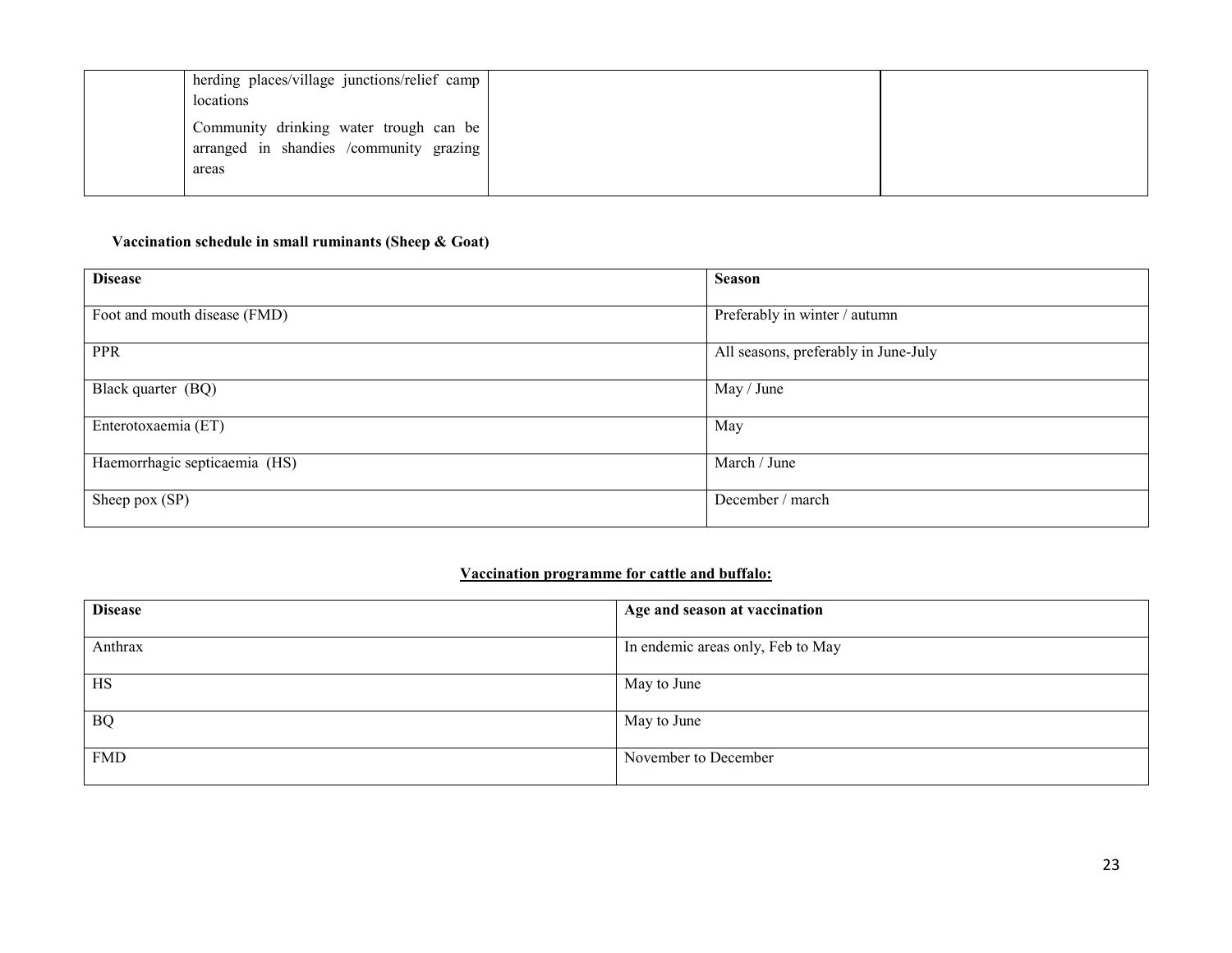### 2.5.2 Poultry

|                               | <b>Suggested contingency measures</b>                                                                                                         |                                                                              |                                                                          |
|-------------------------------|-----------------------------------------------------------------------------------------------------------------------------------------------|------------------------------------------------------------------------------|--------------------------------------------------------------------------|
| <b>Drought</b>                | Before the event <sup>a</sup>                                                                                                                 | During the event                                                             | After the event                                                          |
| Shortage of feed ingredients  | Storing of house hold grain like maize, broken rice,<br>bajra etc,                                                                            | Supplementation only for productive<br>birds with house hold grain           | Supplementation to all                                                   |
|                               | Culling of weak birds                                                                                                                         | Supplementation of shell grit (calcium)<br>for laying birds                  |                                                                          |
| Drinking water                | Rain water harvesting                                                                                                                         | Sanitation of drinking water                                                 | Give sufficient water as per<br>the bird's requirement                   |
| Health and disease management | Culling of sick birds.<br>Deworming and vaccination against RD and IBD                                                                        | Mixing of Vit. A, D, E, K and B-complex<br>including vit C in drinking water | Hygienic and sanitation of<br>poultry house<br>Disposal of dead birds by |
|                               |                                                                                                                                               |                                                                              | burning / burying with line<br>powder in pit                             |
| <b>Floods</b>                 |                                                                                                                                               |                                                                              |                                                                          |
| Shortage of feed ingredients  | In case of EFW, shift the birds to safer place<br>Storing of house hold grain like maize, broken rice,<br>bajra etc,<br>Culling of weak birds | Use stored feed as supplement<br>Don't allow for scavenging                  | Routine<br>practices<br>are<br>followed                                  |
| Drinking water                | Provide clean drinking water                                                                                                                  | Sanitation of drinking water                                                 | Sanitation of drinking water                                             |
| Health and disease management | In case of EFW, add antibiotic powder in drinking                                                                                             | Sanitation of poultry house                                                  | Disposal of dead birds by                                                |
|                               | water to prevent any disease outbreak                                                                                                         | Treatment of affected birds                                                  | burning / burying with line                                              |
|                               |                                                                                                                                               | Prevent water logging surrounding the<br>sheds                               | powder in pit<br>Disposal of poultry manure                              |
|                               |                                                                                                                                               | Assure supply of electricity                                                 | to<br>prevent<br>protozoal<br>problem                                    |
|                               |                                                                                                                                               | Sprinkle lime powder<br>to<br>prevent                                        |                                                                          |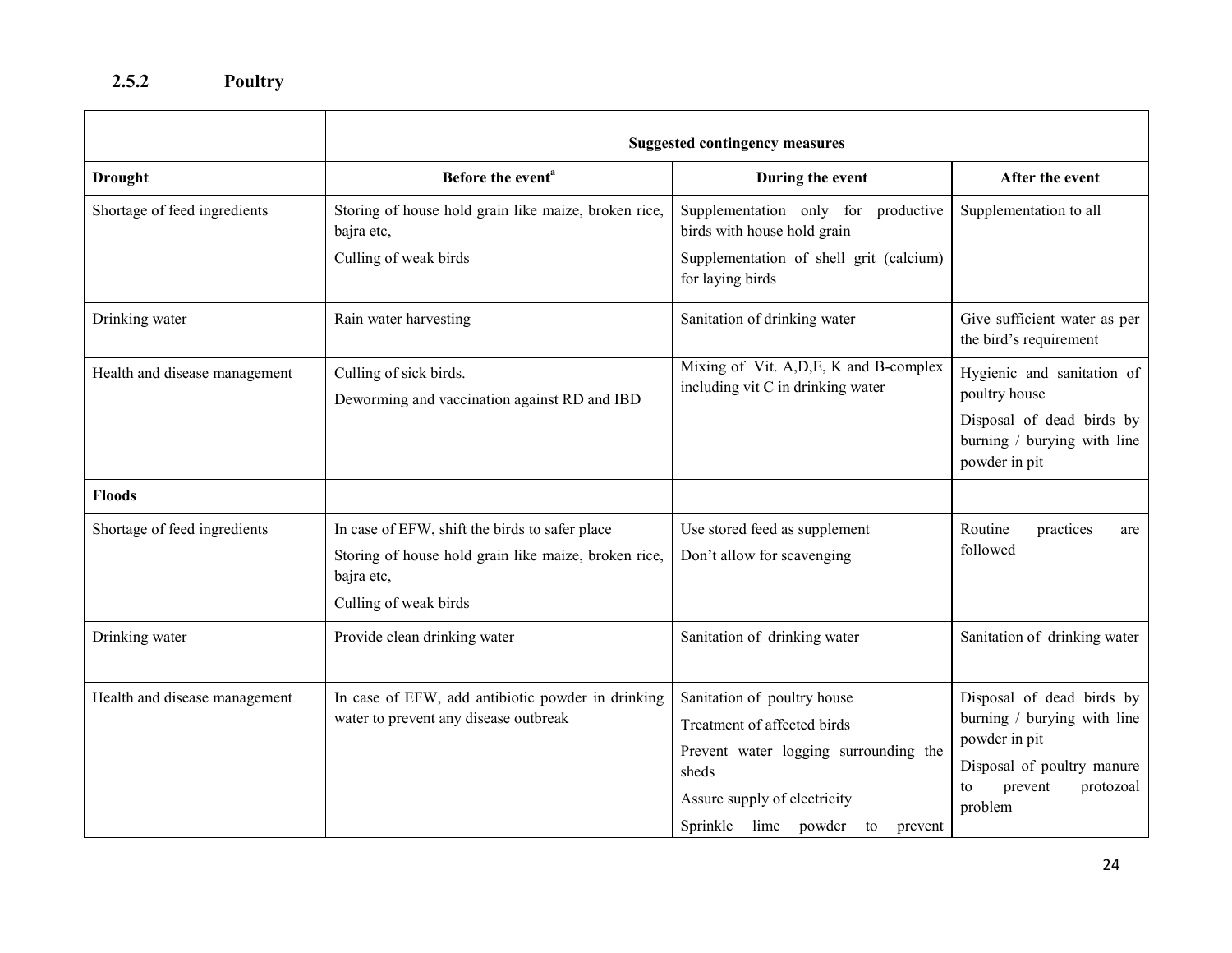| Cyclone                       |                                                                                                                                               | ammonia accumulation due to dampness                                                                                                                                                                                                                     | $\sigma$<br>Supplementation<br>coccidiostats in feed<br>Vaccination against RD                                                                                                                                                                                                            |
|-------------------------------|-----------------------------------------------------------------------------------------------------------------------------------------------|----------------------------------------------------------------------------------------------------------------------------------------------------------------------------------------------------------------------------------------------------------|-------------------------------------------------------------------------------------------------------------------------------------------------------------------------------------------------------------------------------------------------------------------------------------------|
| Shortage of feed ingredients  | In case of EFW, shift the birds to safer place<br>Storing of house hold grain like maize, broken rice,<br>bajra etc,<br>Culling of weak birds | Use stored feed as supplement<br>Don't allow for scavenging<br>Protect from thunder storms                                                                                                                                                               | Routine practices are<br>followed                                                                                                                                                                                                                                                         |
| Drinking water                |                                                                                                                                               | Use water sanitizers or offer cool drinking<br>water                                                                                                                                                                                                     |                                                                                                                                                                                                                                                                                           |
| Health and disease management | In case of EFW, add antibiotic powder in drinking<br>water to prevent any disease outbreak                                                    | Sanitation of poultry house<br>Treatment of affected birds<br>Prevent water logging surrounding the sheds<br>Assure supply of electricity<br>Sprinkle lime powder (5-10g per square feet) to<br>ammonia<br>accumulation<br>due to<br>prevent<br>dampness | Disposal of dead birds<br>by burning<br>deep<br>burying with<br>lime<br>powder in pit<br>Disposal of<br>poultry<br>${\rm to}$<br>manure<br>prevent<br>protozoal problem<br>Supplementation<br>of<br>coccidiostats in feed<br>Vaccination<br>against<br>Ranikhet<br>Disease<br>(0.5ml S/c) |
| Heat wave and cold wave       | NA                                                                                                                                            |                                                                                                                                                                                                                                                          |                                                                                                                                                                                                                                                                                           |

<sup>a</sup> based on forewarning wherever available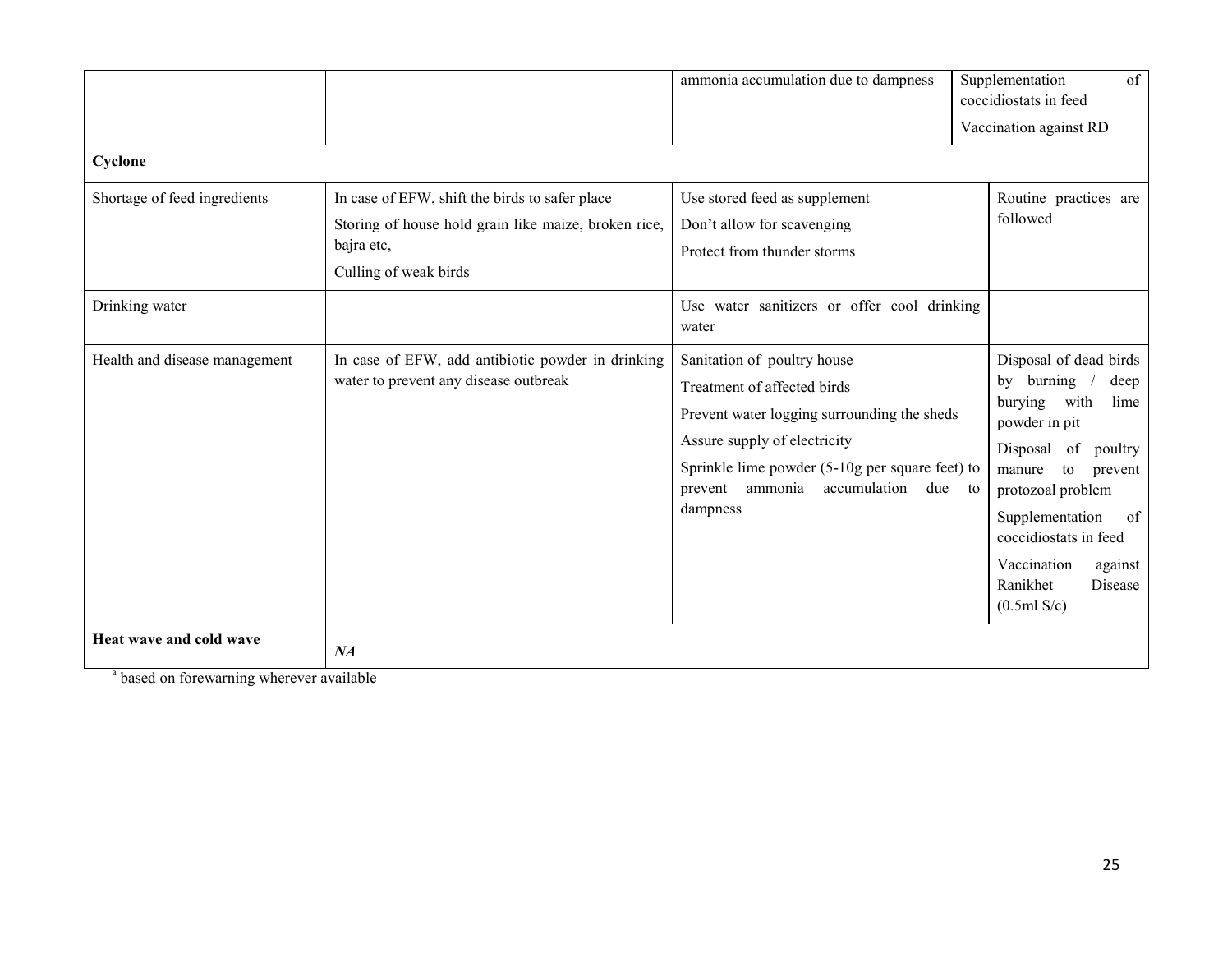### 2.5.3 Fisheries/ Aquaculture

|                                                                       | <b>Suggested contingency measures</b>                           |                                                            |                                                                                                |
|-----------------------------------------------------------------------|-----------------------------------------------------------------|------------------------------------------------------------|------------------------------------------------------------------------------------------------|
|                                                                       | Before the event <sup>a</sup>                                   | During the event                                           | After the event                                                                                |
| 1) Drought                                                            |                                                                 |                                                            |                                                                                                |
| A. Capture                                                            |                                                                 |                                                            |                                                                                                |
| Marine                                                                | Repairing and overhauling the ice<br>plants and freezing plants | Keeping the fish preservation<br>plants in good condition. | Training the fishermen in hygienic<br>handling of fishes.                                      |
| Inland                                                                |                                                                 |                                                            |                                                                                                |
| (i) Shallow water depth due to insufficient<br>rains/inflow           | $---$                                                           | $- - -$                                                    | ---                                                                                            |
| (ii) Changes in water quality                                         | ---                                                             | $---$                                                      | ---                                                                                            |
| (iii) Any other                                                       | ---                                                             | ---                                                        | $---$                                                                                          |
| <b>B.</b> Aquaculture                                                 |                                                                 |                                                            |                                                                                                |
| (i) Shallow water in ponds due to<br>insufficient rains/inflow        | Desilting and ploughing the<br>aquaculture ponds.               | Keeping the ponds dry for<br>rectifying disease problem.   | Making the ponds ready for stocking and<br>start aquaculture practice.                         |
| (ii) Impact of salt load build up in ponds<br>change in water quality | Assessment of water hardness and<br>salinity check.             | Assessing the environmental<br>parameters for algal check. | Liming the culture system for stocking of<br>fish seeds.                                       |
| (iii) Any other                                                       | ---                                                             | $\sim$ $\sim$ $\sim$                                       | $---$                                                                                          |
| 2) Floods                                                             |                                                                 |                                                            |                                                                                                |
| A. Capture                                                            |                                                                 |                                                            |                                                                                                |
| Marine                                                                | Repairing the crafts and gears.                                 | Keep the crafts and gears in safe<br>condition.            | Training the fishermen in hygienic<br>handling of fishes, fish preservation and<br>processing. |
| Inland                                                                |                                                                 |                                                            |                                                                                                |
| (i) Average compensation paid due to loss<br>of human life            |                                                                 |                                                            |                                                                                                |
| (ii) No. of boats / nets/damaged                                      | $\frac{1}{2}$                                                   | $---$                                                      | $---$                                                                                          |
| (iii) No.of houses damaged                                            |                                                                 |                                                            |                                                                                                |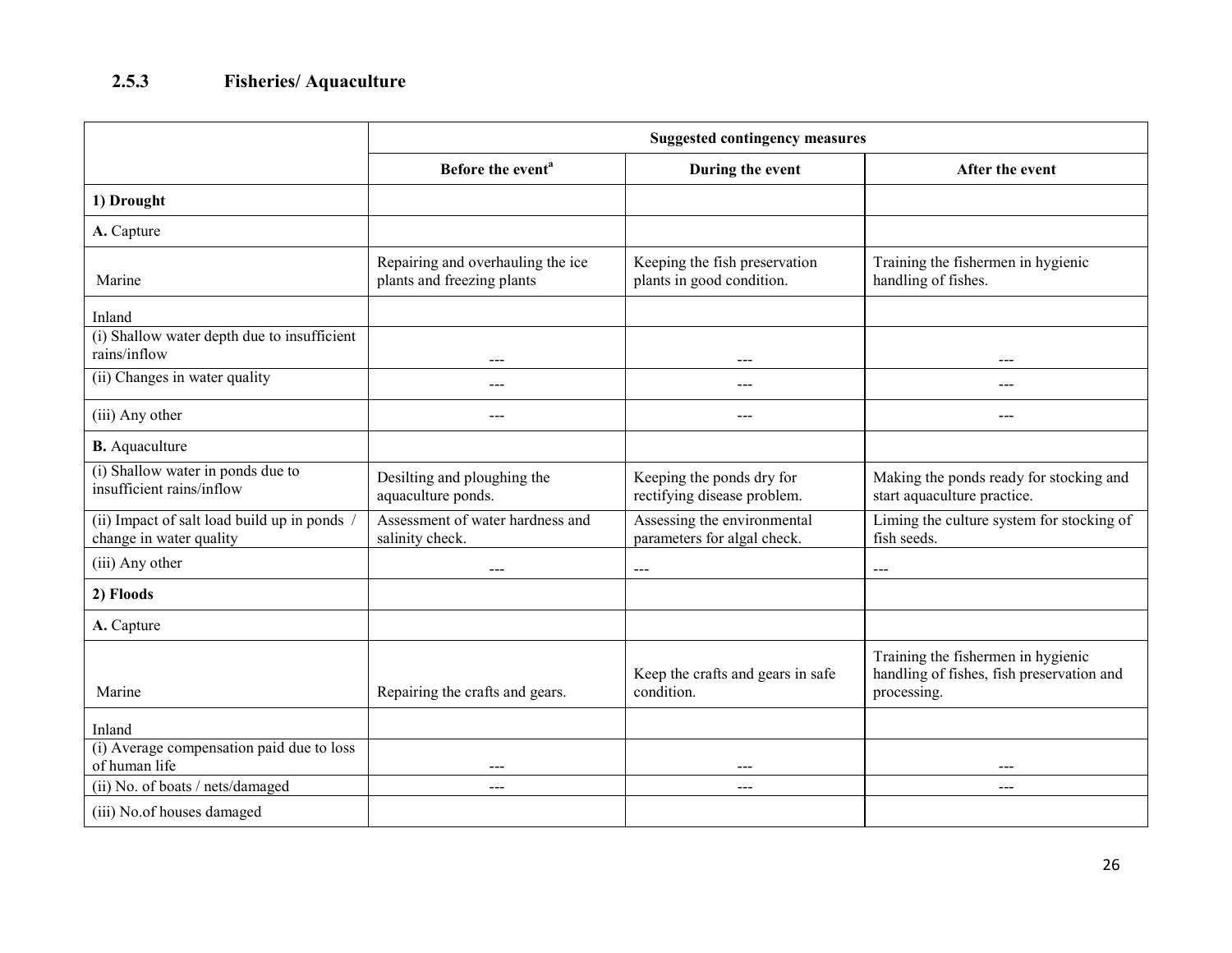| (iv) Loss of stock                                                    |                                                     | $---$                                                  |                                                                |
|-----------------------------------------------------------------------|-----------------------------------------------------|--------------------------------------------------------|----------------------------------------------------------------|
| (v) Changes in water quality                                          |                                                     | $---$                                                  |                                                                |
| (vi) Health and diseases                                              |                                                     | $- - -$                                                |                                                                |
| <b>B.</b> Aquaculture                                                 |                                                     |                                                        |                                                                |
| (i) Inundation with flood water                                       | Harvesting the farms.                               | Keeping the ponds without<br>stocking                  | Making the ponds ready for stocking                            |
| (ii) Water continuation and changes in<br>water quality               | Water quality check                                 | Water quality check.                                   | Assessing the water quality for seed<br>stocking.              |
| (iii) Health and diseases                                             | Checking the microbial load.                        | Checking the microbial load.                           | Water treatment for control of microbes.                       |
| (iv) Loss of stock and inputs (feed,<br>chemicals etc)                | Fish pond sampling and estimate the<br>loss.        | Safety of feeds and chemicals used<br>for aquaculture. | Usage of feeds and chemicals for starting<br>culture practice. |
| (v) Infrastructure damage (pumps,<br>aerators, huts etc)              | Safeguarding the pumps, aerators and<br>pump house. | Safeguarding the pumps, aerators<br>and pump house.    | Repairing the pumps and aerators for use<br>in aquaculture.    |
| (vi) Any other                                                        |                                                     | $---$                                                  |                                                                |
| 3. Cyclone / Tsunami                                                  |                                                     |                                                        |                                                                |
| A. Capture                                                            |                                                     |                                                        |                                                                |
| Marine                                                                |                                                     |                                                        |                                                                |
| (i) Average compensation paid due to loss<br>of fishermen lives       | Safety of fishermen and fishing<br>accessories.     | Safety of fishermen and fishing<br>accessories.        | Estimating the loss of lives for<br>compensation.              |
| (ii) Avg. no. of boats / nets/damaged                                 | Safety of boats and nets.                           | Keeping the boats and nets in safe<br>condition.       | Assessing the damages to boats and nets.                       |
| (iii) Avg. no. of houses damaged                                      | Safety of houses                                    | Safety of houses                                       | Estimating the loss for damaged houses.                        |
| Inland                                                                |                                                     |                                                        |                                                                |
| B. Aquaculture                                                        |                                                     | $---$                                                  |                                                                |
| (i) Overflow / flooding of ponds                                      | $---$                                               | $---$                                                  | $---$                                                          |
| (ii) Changes in water quality (fresh water /<br>brackish water ratio) |                                                     |                                                        |                                                                |